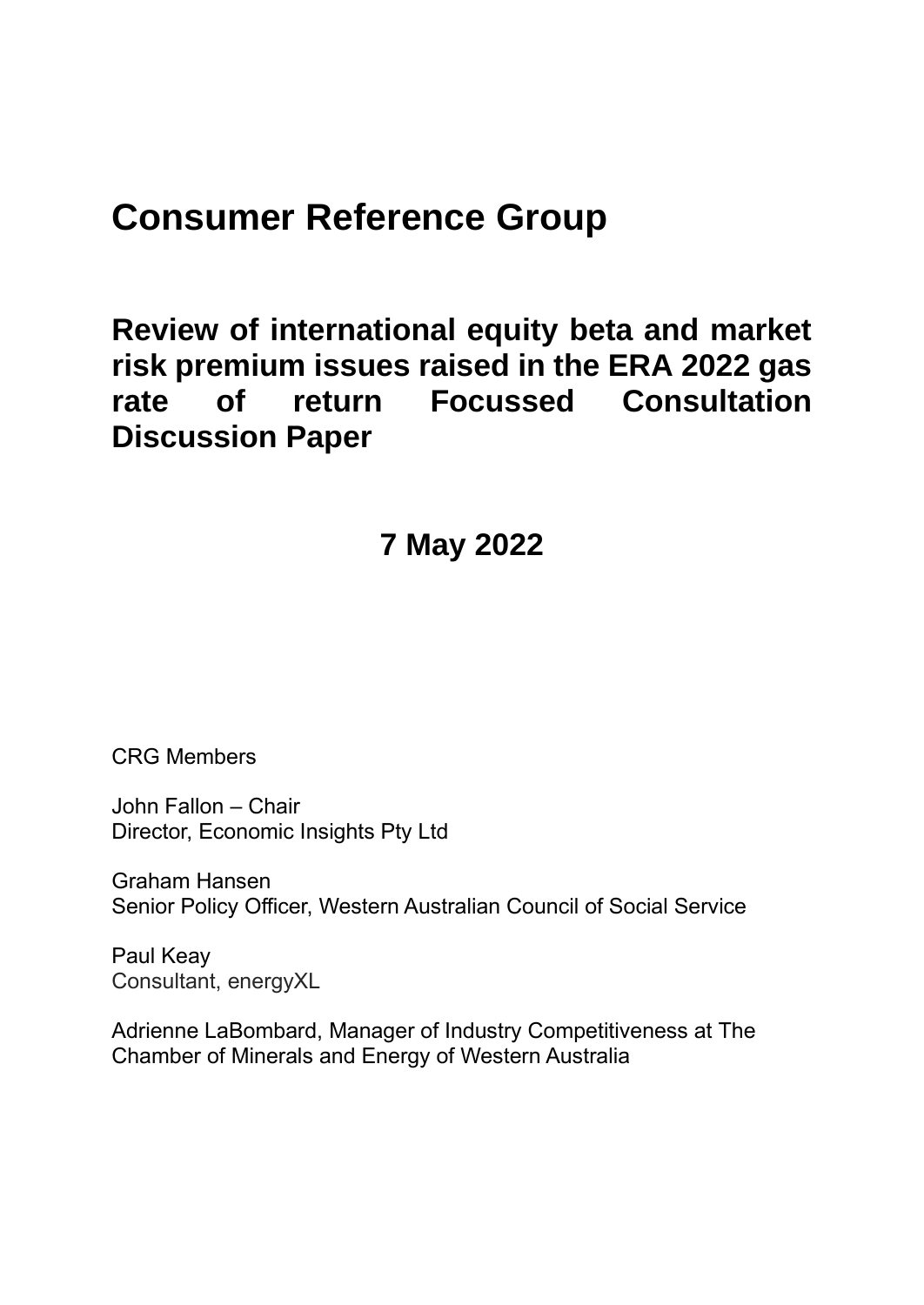## **CONTENTS**

| <b>Acronyms</b> |                                                      |                                                                              |                |  |  |
|-----------------|------------------------------------------------------|------------------------------------------------------------------------------|----------------|--|--|
| 1               | Introduction                                         |                                                                              |                |  |  |
| $\overline{2}$  | <b>International Comparators for the Equity Beta</b> |                                                                              |                |  |  |
|                 | 2.1                                                  | <b>Introduction</b>                                                          | $\mathfrak{Z}$ |  |  |
|                 | 2.1                                                  | Motivation for using international data                                      | $\sqrt{4}$     |  |  |
|                 | 2.2                                                  | <b>CRG View</b>                                                              | 5              |  |  |
|                 | 2.2.1                                                | Sample size and bias                                                         | 5              |  |  |
|                 | 2.2.2                                                | Insufficient comparability of international energy sample                    | 8              |  |  |
|                 | 2.2.3                                                | Impact of regulation                                                         | 10             |  |  |
|                 | 2.2.4                                                | AER preliminary view                                                         | 13             |  |  |
|                 | 2.2.5                                                | Conclusion                                                                   | 13             |  |  |
| 3               |                                                      | Market Risk Premium - Dividend Growth Model and Other Inputs                 | 14             |  |  |
|                 | 3.1                                                  | Introduction                                                                 | 14             |  |  |
|                 | 3.2                                                  | <b>Dividend Growth Model</b>                                                 | 15             |  |  |
|                 | 3.2.1                                                | The basic DGM                                                                | 15             |  |  |
|                 | 3.2.2                                                | The calibrated DGM                                                           | 16             |  |  |
|                 | 3.3                                                  | Combining inputs in a more formulaic manner                                  | 19             |  |  |
|                 | 3.4                                                  | Weights For the historic market risk premium, DGM and conditioning variables | 20             |  |  |
|                 | 3.5.                                                 | Fixed or updated market risk premium                                         | 20             |  |  |
|                 | 3.6.                                                 | Mechanical estimation or regulatory discretion                               | 21             |  |  |
| 4               |                                                      | Market Risk Premium - Arithmetic or Geometric Average                        | 22             |  |  |
|                 | 4.1                                                  | Conceptual meaning of arithmetic and geometric averages                      | 22             |  |  |
|                 | 4.2                                                  | <b>CRG View</b>                                                              | 23             |  |  |
|                 | 4.2.1                                                | Arithmetic mean as a measure of expected return                              | 23             |  |  |
|                 | 4.2.2                                                | Consistency with NPV=0                                                       | 24             |  |  |
|                 | 4.2.3                                                | The relevance of compounding                                                 | 24             |  |  |
|                 | 4.2.4                                                | Focus on the expected return over the regulatory period                      | 25             |  |  |
|                 | 4.2.5                                                | Conclusion                                                                   | 27             |  |  |
| 5               | <b>References</b>                                    |                                                                              | 29             |  |  |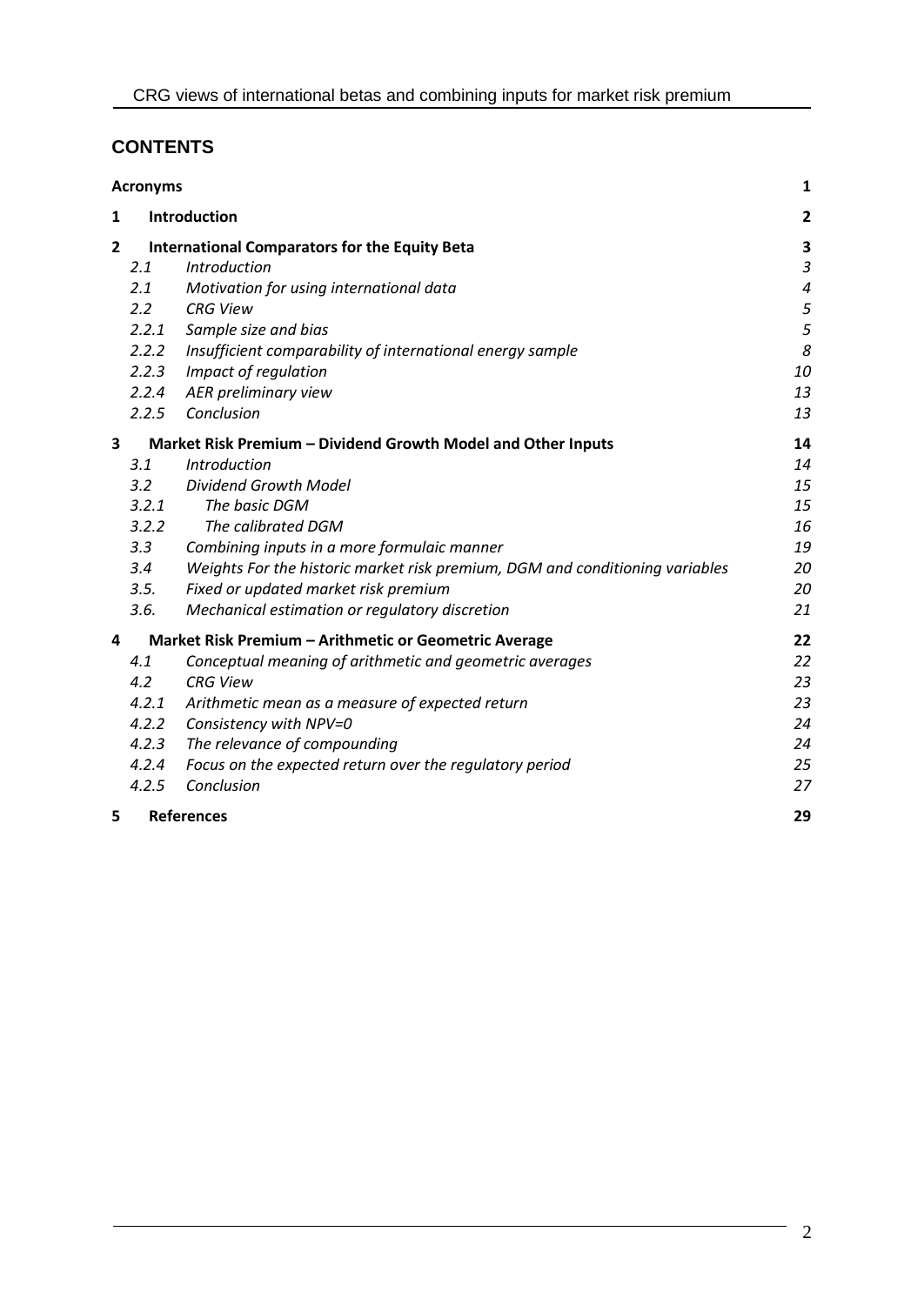## **ACRONYMS**

| <b>AER</b>     | <b>Australian Energy Regulator</b>                   |
|----------------|------------------------------------------------------|
| <b>AER CRG</b> | Australian Energy Regulator Consumer Reference Group |
| AGIG           | Australian Gas Infrastructure Group                  |
| <b>ATCO</b>    | <b>ATCO Gas Australia Pty Ltd</b>                    |
| <b>CAPM</b>    | Capital Asset Pricing Model                          |
| <b>CMEWA</b>   | Chamber of Minerals and Energy Western Australia     |
| <b>CEG</b>     | <b>Competition Economists Group</b>                  |
| <b>CRG</b>     | <b>Consumer Reference Group</b>                      |
| <b>ENA</b>     | Energy Networks Australia                            |
| <b>ERA</b>     | <b>Economic Regulation Authority</b>                 |
| <b>GGT</b>     | Goldfields Gas Transmission                          |
| <b>NGO</b>     | <b>National Gas Objective</b>                        |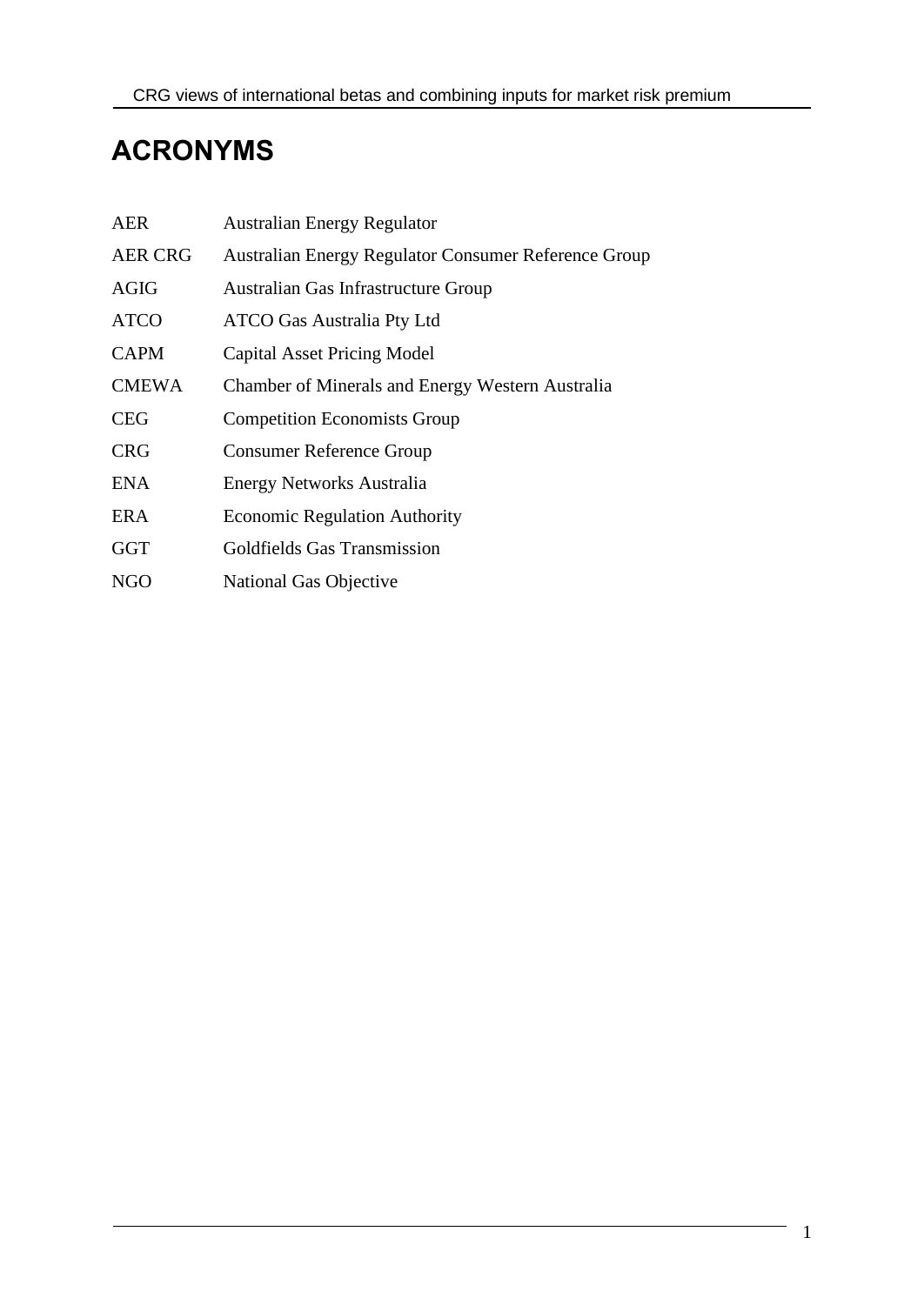## **1 INTRODUCTION**

The Economic Regulation Authority (ERA) is currently undertaking a review to help determine the rate of return it will allow for the gas pipelines it regulates in Western Australia for the four-year period starting in January 2023.

As part of the consultation process for the review, the ERA has established a Consumer Reference Group (CRG) to provide direct and ongoing feedback to the ERA on rate of return issues that represents broad consumer perspectives.

The ERA has published a paper setting out the engagement process and also a technical discussion paper on the 2022 gas instrument review. Submissions have been made on the ERA discussion paper including a submission by the CRG. The submissions are available [here](https://www.erawa.com.au/gas/gas-access/consumer-reference-group-gas-rate-of-return-instrument)

The ERA hosted a Focussed Consultation, on 27 April 2022, on two key matters: (1) the scope for expanding the comparator set for estimating the equity beta to include international energy businesses; and (2) how the ERA should best combine inputs when estimating the market risk premium and whether the market risk premium should be fixed for the term of the 2022 gas instrument. The issue of using an arithmetic or geometric mean for the market risk premium was also discussed at the Focussed Consultation.

This paper provides the CRG's views on the matters considered in the ERA's focussed consultation.

The CRG is interested in feedback on its views presented in this paper. You can contact the CRG [here](mailto:rateofreturnCRGinfo%20%3crateofreturnCRGinfo@ERAWA.com.au%3e;)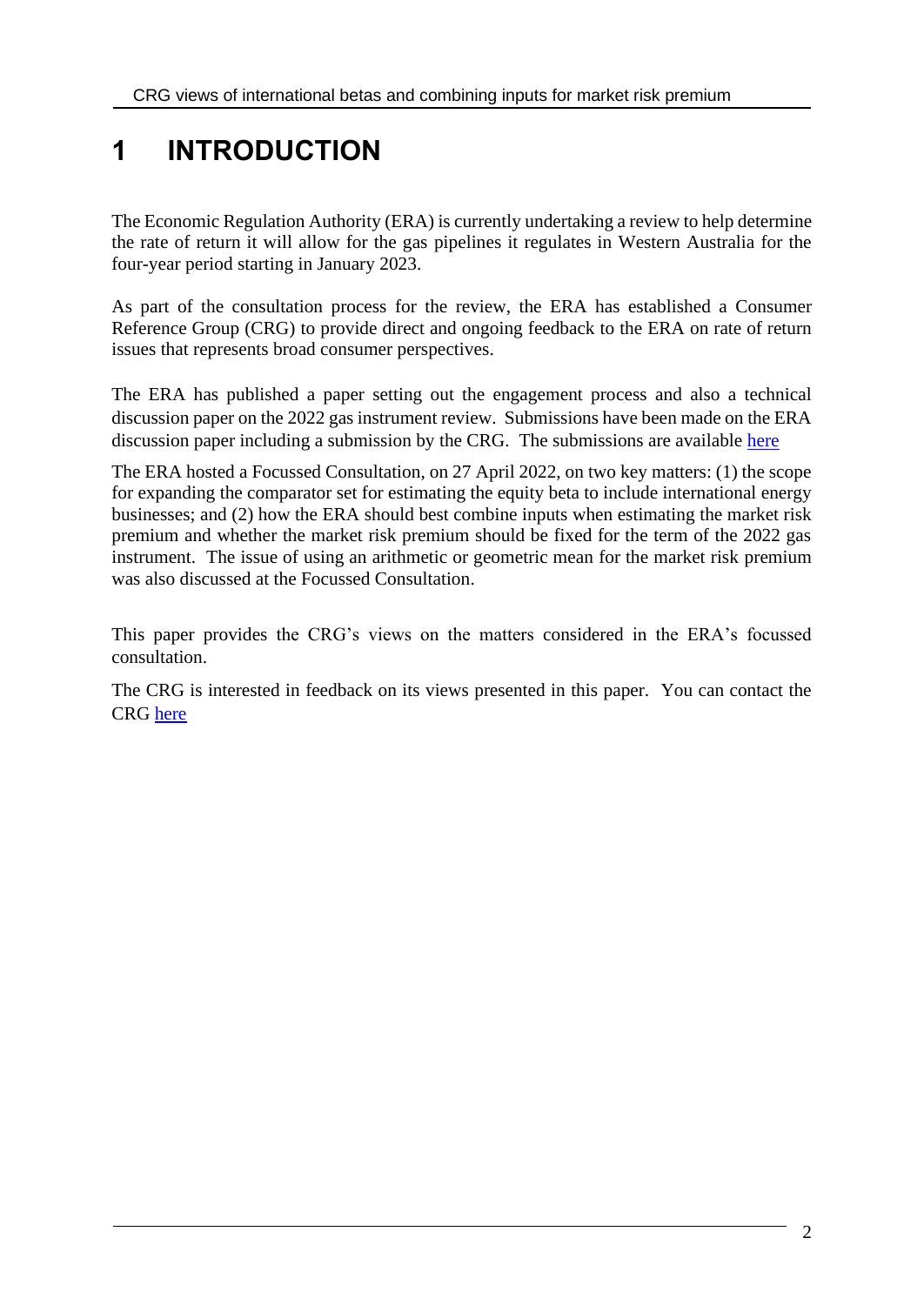# **2 INTERNATIONAL COMPARATORS FOR THE EQUITY BETA**

## **2.1 INTRODUCTION**

The ERA Focussed Consultation Discussion Paper noted that submissions in response to the ERA December 2021 Discussion paper presented diverging views on whether the energy network sample should be extended to included international energy networks. 1

The ERA has posed the following questions, on international comparators, for consideration at the Focussed Consultation:

#### **Questions – Equity beta**

1. Are the firms selected by the ERA in the discussion paper (reproduced in Appendix 1 of this paper) appropriate? If there are firms which are inappropriate, what characteristics make them inappropriate?

2. Are there any additional jurisdictions that should be considered by the ERA?

3. Should the ERA consider reweighting foreign market indices to be reflective of the Australian Securities Exchange (ASX), or would this create distortions and interpretation issues as the market beta would no longer be one?

4. What adjustments, if any, should be made to estimates of international equity betas?

5. Once the sample has been selected and individual betas have been estimated, how should the ERA best use this information to determine an equity beta point estimate? Should this be done in a mechanical way or should regulatory discretion be used?

The CRG submission to the ERA December 2021 Discussion Paper argued that expanding the comparator sample to include international firms to estimate beta was not appropriate because it would likely introduce bias in arriving at a representative estimate of an appropriate equity beta for the Western Australia regulated gas pipelines and it was unnecessary at this stage given the stability in betas over a long time in the Australian sample.

In the following sub-sections, the CRG provides responses to the questions posed in the ERA's focussed consultation discussion paper in broad terms. We have not provided a response to each specific question as we consider the proposed international sample is not justified.

<sup>&</sup>lt;sup>1</sup> ERA 2022 and ERA 2021.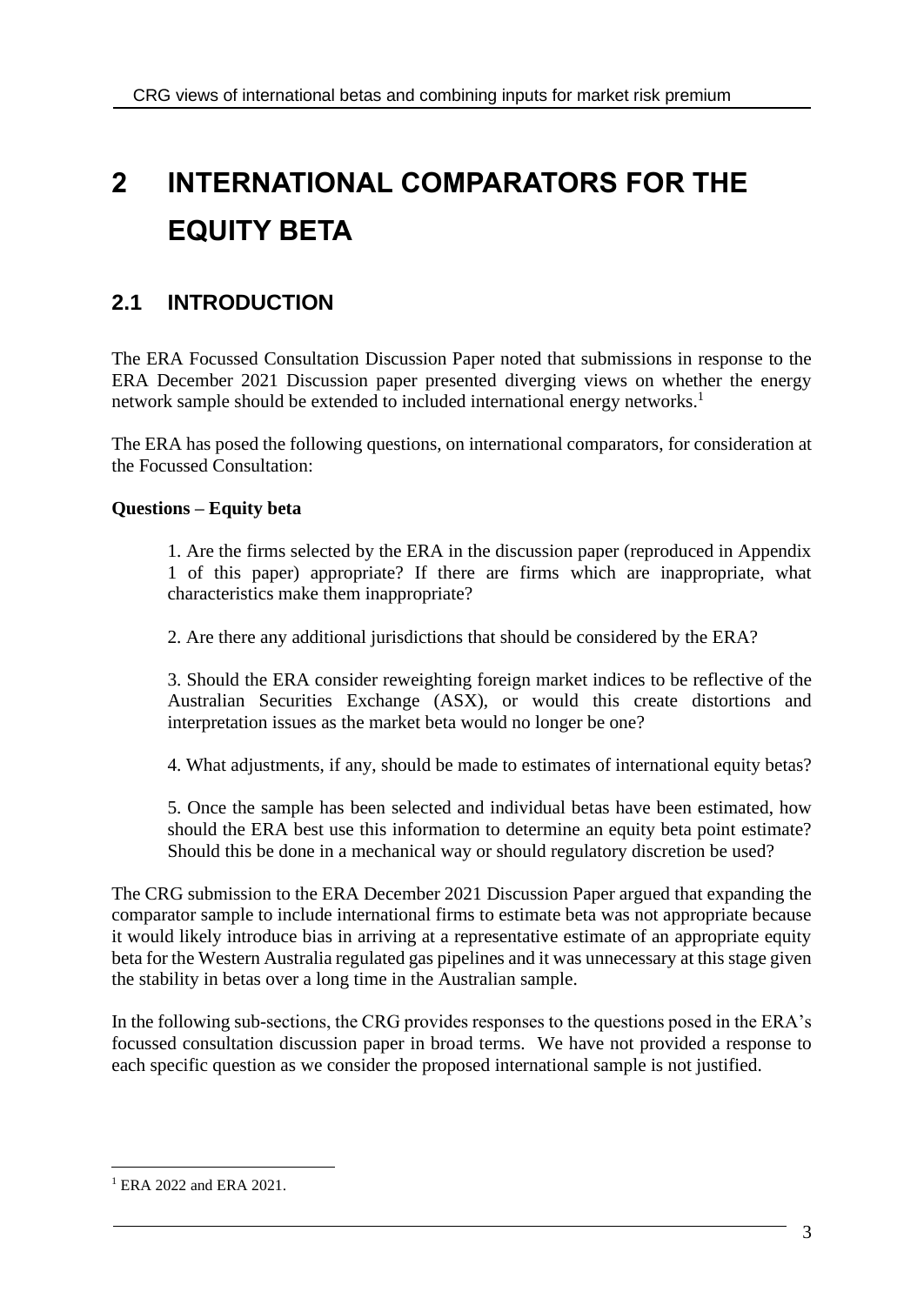## **2.1 MOTIVATION FOR USING INTERNATIONAL DATA**

The ERA's 2018 gas instrument applied an equity beta of 0.7, which was fixed over the period of the instrument. The equity beta was estimated using similar methods used by the AER but over a much shorter period for the ERA. It is understood that the data covered the most recent five-year period with weekly returns for a sample of four companies: APA Group, DUET Group, Ausnet Services and Spark Infrastructure. The four companies were chosen based on the criteria for a benchmark efficient firm i.e. "a pure-play network service provider operating within Australia without parental ownership, with a similar degree of risk as that which applies to the service provider in respect of the provision of gas network services".

The ERA's sample of listed Australian energy networks is reducing, with DUET having already been delisted and Spark Infrastructure and AusNet receiving take-over bids in 2021 and to be delisted in 2022. However, while the current sample may still provide a sufficient number of relevant observations (particularly recognising the stability in the beta estimates for domestic firms including several others that have been delisted) there is a concern that at some stage the sample may have to be expanded to help ensure a reliable statistical estimate for the equity beta.

The ERA has been considering how, and if, the benchmark sample needs to change due to market developments, including expanding the domestic sample to include similar domestic industries to domestic energy networks and international energy networks. The ERA considers that expanding the domestic sample to other non-energy network Australian infrastructure firms is on balance not appropriate given the departure from the pure-play energy network benchmark approach, the wide range of estimates and the continued delisting risk. Hence the focus has shifted to the scope for developing international energy comparators for the equity beta.

For now, the ERA notes that, as the delistings have occurred recently, its working view is that recently delisted firms will still be considered as they are informative of the underlying systematic risk of the benchmark entity. This may not be the case for firms which have been delisted for a substantial amount of time.<sup>2</sup>

The ERA has advised that: to arrive at an estimate of equity beta, it will utilise its discretion and place more weight on the domestic energy sample, informed by the estimates from other countries.<sup>3</sup>

The ERA considers that its current domestic energy sample of four firms provides a range of equity beta estimates from 0.5 to 0.6. When international comparators are examined, for the United States, Canada, United Kingdom, and New Zealand this provides a range of estimates is from 0.6 to 1.1. The average beta estimate across all countries is 0.76. 4

The ERA's working view for the 2022 gas instrument is to use an equity beta of 0.7. This number has been selected by the ERA as being below the international estimates to recognise the lower Australian equity beta estimates. The ERA also notes that the equity beta will remain fixed for the life of the gas instrument.<sup>5</sup>

<sup>2</sup> ERA 2022, p. 5.

<sup>3</sup> ERA 2021, p. 84.

<sup>4</sup> ERA 2021, p. 84.

<sup>5</sup> ERA 2021, p.85.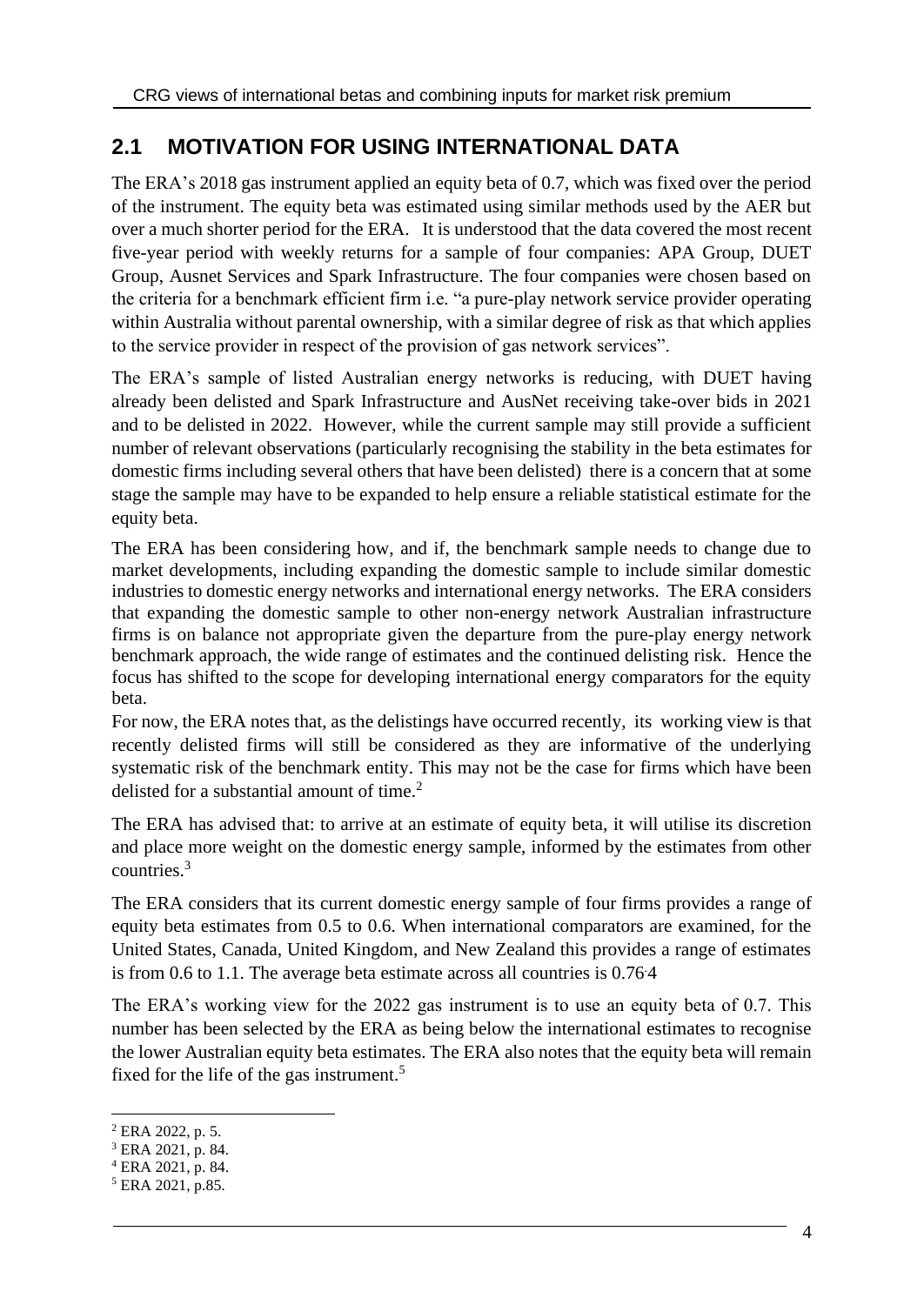The main reasons for maintaining the status quo option for the domestic benchmark are that the sample includes the closest, comparable pure-play energy networks, the approach is consistent with prior practice, regulatory approach and precedent, beta estimates for regulated network energy businesses in Australia have been quite stable over long periods and the existing sample provides an ample number of observations.

## **2.2 CRG VIEW**

#### **2.2.1 Sample size and bias**

Assuming there is sufficient comparability in the comparator firms used to estimate beta, increasing the number of observations by increasing the number of comparators will tend to reduce the standard error of the estimate of beta thereby providing a more precise statistical estimate i.e. a narrower confidence interval for the estimate. However, the potential for a narrower confidence interval is misleading if there is diversity in the beta estimates for individual comparators because the comparators are not sufficiently similar in terms of their economic and risk characteristics. Thus the standard error by itself is not reliable as an indicator of the predictive potential of an estimate. It is no point having a low standard error with a biased estimate.

This is well expressed by Partington and Satchell:<sup>6</sup>

"The current problem of a small sample size and therefore a potentially high standard error, or sensitivity of the results to a particular observation, is not solved by collecting data from a different population."

The CRG considers that, in forming its international sample, the ERA needs to present evidence demonstrating sufficient comparability of international energy equity betas. Consideration of a range of factors suggests there are likely to be material differences between the domestic comparator sample and the international sample which in turn the CRG considers is likely to introduce a material bias when using the international sample.

The AGIG Focussed Consultation presentation claimed that there is no statistically significant difference between Australian and overseas energy betas based on a Competition Economics Group (CEG) study.<sup>7</sup> This finding was based on the standard 5% level of statistical level of confidence but the CEG statistical findings did, however, support rejection of the null hypothesis for the OLS estimates (but not the LAD estimates) at the 10 per cent level of statistical significance.<sup>8</sup>

However, importantly, a finding of no formal statistical difference does not prove that domestic and foreign betas are the same based on the standard interpretation of hypothesis testing. In other words, even where one cannot confirm statistically that the mean of an international sample is different to the mean of the domestic sample this does not mean that one can accept there is no difference. This follows from formal hypothesis testing where failure to reject the null hypothesis does not allow the interpretation that the null hypothesis can be accepted. The correct interpretation, when the null hypothesis cannot be rejected, is that there is insufficient

<sup>6</sup> Partington and Satchell 2018, p. 24.

<sup>7</sup> AGIG 2022a, slide 3 and CEG 2022.

<sup>8</sup> CEG 2022, Table 5, p. 9.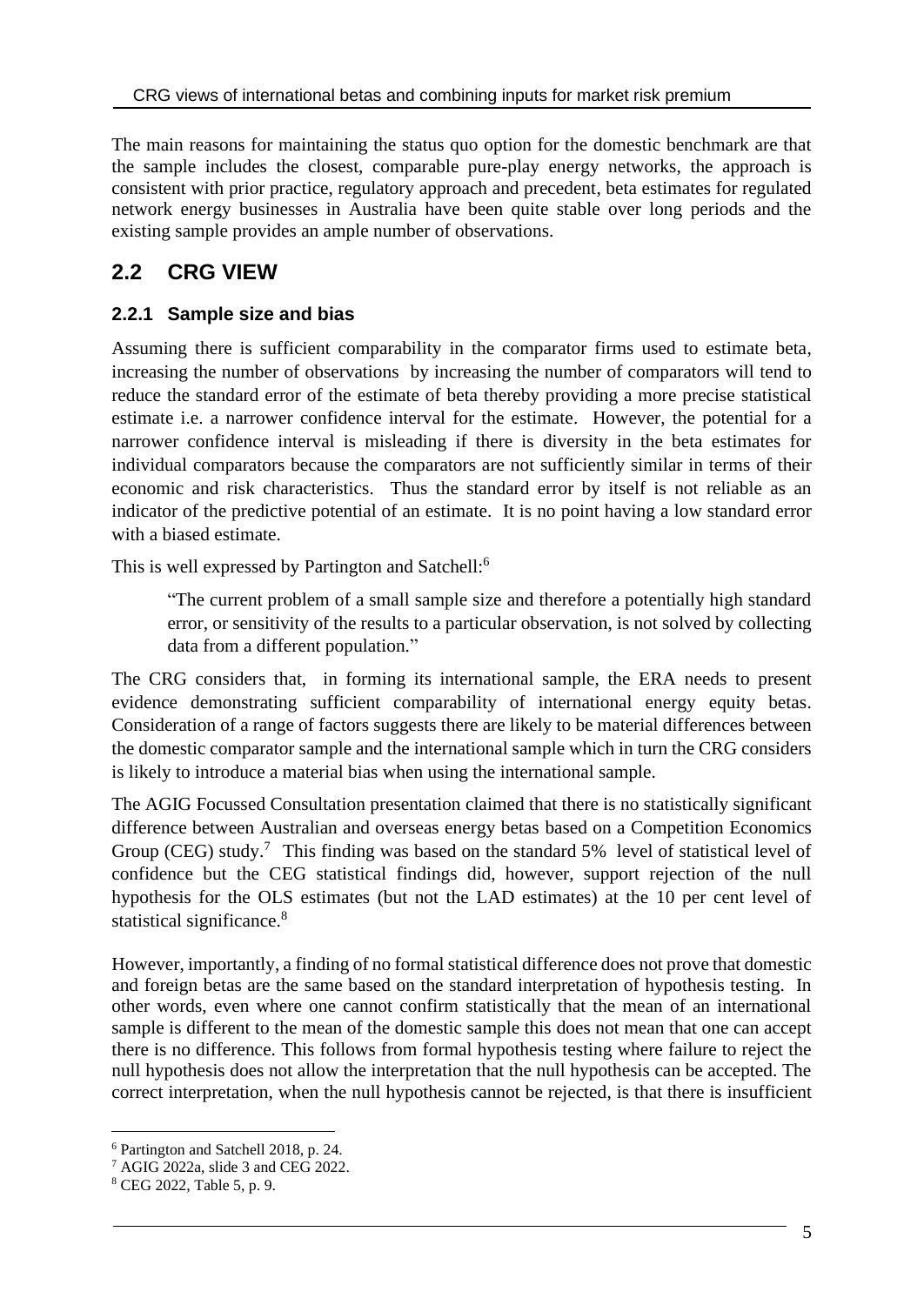statistical evidence from the specific test to confirm a statistical difference. And the observed difference in the means could be consistent with prior theoretical evidence and be economically important. This interpretation was also recognised by the CEG who recommended adopting a middle course between assuming no difference in domestic and foreign betas and some difference based on observed differences between the means – more specifically "an estimate for asset beta that was within the 95% confidence interval for the Australian population mean asset beta (based on a sample of 3) and in the lower half of the 95% confidence interval derived from the foreign sample (sample of 24)." <sup>9</sup>

It is also noted that the CEG study used three Australian firms, 20 'highly regulated' US firms, and four 'highly regulated' non-US firms – two Canadian utilities plus and one each from the (UK National Grid) and New Zealand (Vector). However, the CRG study did not appear to control for the vertical integration and other non-regulated activities of the foreign sample, except in specifying a 'highly regulated' threshold. It would be useful to have more information on the criteria that were used in relation to the 'highly regulated' criterion and the nature of non-regulated activities. Also one of the Australian firms, APA, has only a minority of its revenue regulated and its relevance for forming a relevant 'pure play' benchmark is questionable (see Table 3 below).

As noted, in a situation where the null hypothesis of no statistical difference cannot be rejected with the formal statistical methodology it is appropriate to consider the economic impact of assuming there is a difference based on observed differences in average estimates and also fundamental *a priori* reasons that are likely to mean there is truly a difference.

The economic importance of adopting different equity betas is shown in terms of the impact on the after tax nominal WACC in Table 1. The after tax nominal WACC is calculated based on the ERA's working parameters as per its December 2021 Discussion Paper and a forecast inflation rate of 2.4 per cent.<sup>10</sup> For example the difference between adopting an equity beta of 0.4 and 0.9 amounts to an impact on the after tax nominal WACC of 1.3 percentage points.

| Equity beta | After tax nominal WACC % |
|-------------|--------------------------|
| 0.3         | 3.5                      |
| 0.4         | 3.8                      |
| 0.5         | 4.1                      |
| 0.7         | 4.6                      |
| 0.9         | 5.1                      |

| Table 1: Equity beta and after tax nominal WACC |
|-------------------------------------------------|
|-------------------------------------------------|

Note: based on ERA working assumptions as per ERA 2021 with inflation forecast to be 2.4 per cent and market risk premium of 6.0.

<sup>9</sup> CEG 2022, pp. 9-10, 19.

 $10$  ERA 2021.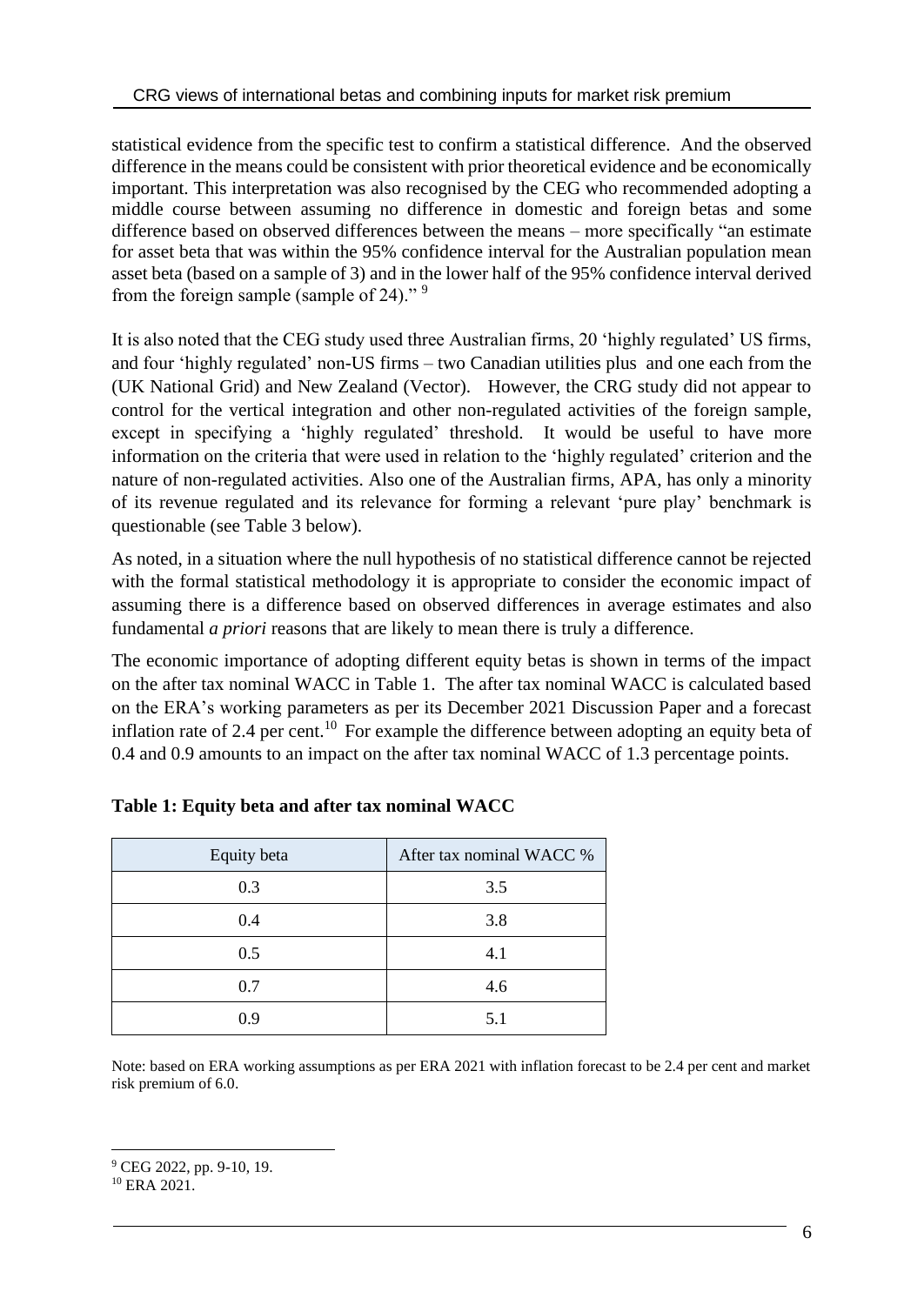As noted above, the ERA considers that its current domestic energy sample of four firms provides a range of equity beta estimates from 0.5 to 0.6. When international comparators are examined, for the United States, Canada, United Kingdom, and New Zealand this provides a range of estimates is from 0.6 to 1.1. The average beta estimate across all countries is  $0.76$ .<sup>11</sup> It is notable that the higher part of the range for the domestic energy sample corresponds to the lower part of the range for the international sample.

The CRG considers there are strong reasons for not using the international sample based on fundamental differences in economic and regulatory circumstances. Furthermore, as noted, there is likely to be a material economic impact from choosing a beta of 0.4 or less rather than 0.7 or 0.9, There are also conceptual reasons that suggest beta estimates based on high frequency (weekly) data should not necessarily be determinative themselves in the selection of an appropriate beta estimate given investors have longer horizons then indicated by high frequency (weekly) data, particularly in the context of the high degree of regulatory protection for returns.

There are also studies indicating monthly data are more reliable than weekly data for forming a reliable estimate of beta. For example, Patterson (1995, p.123) concludes that use of return intervals less than one month to increase the number of observations is likely to induce a size related bias into beta estimates and considers that monthly intervals are a practical compromise and are most commonly used but that one month is likely to be less than the true average holding period so that the possibility of bias still remains.<sup>12</sup> More recently Gilbert et al (2014) show that differences in betas estimated using higher (daily or weekly) and lower (monthly) frequency may reflect differences in the relative "opacity" of information about the prospects of those firms and how their returns will be affected by market movements.<sup>13</sup>

It is also not clear that there is a need to expand the domestic sample as increased observations could be available by using a longer period of estimation than the five years proposed by the ERA. This is particularly the case where it is reasonable to assume that the equity beta for the domestic sample is relatively stable and unlikely to be impacted materially by economy-wide events given the natural monopoly and regulatory arrangements that suggest relatively low and stable systematic risk.

The CRG also notes that there appears to have been no formal criteria set for establishing an acceptable sample size and that other experts have expressed views that a smaller sample size then has currently been used may be sufficient to obtain reliable statistical estimates. For example, consider the following views:

• The AER, in its 2021 Omnibus paper, did not consider that a small set of comparator firms necessarily meant the comparator set should be expanded and noted that Ofgem and Ofwat in the United Kingdom also use a small number of domestic listed entities to estimate beta. The AER's preliminary view was that there was not sufficient evidence to support the use of international firms in the 2022 instrument review. However, they may be considered for appropriate use in the future.<sup>14</sup>

<sup>11</sup> ERA 2021a, p. 84.

<sup>12</sup> Patterson 1995, p. 123.

 $13$  Gilbert et al 2014.

<sup>&</sup>lt;sup>14</sup> AER 2021, p. 110.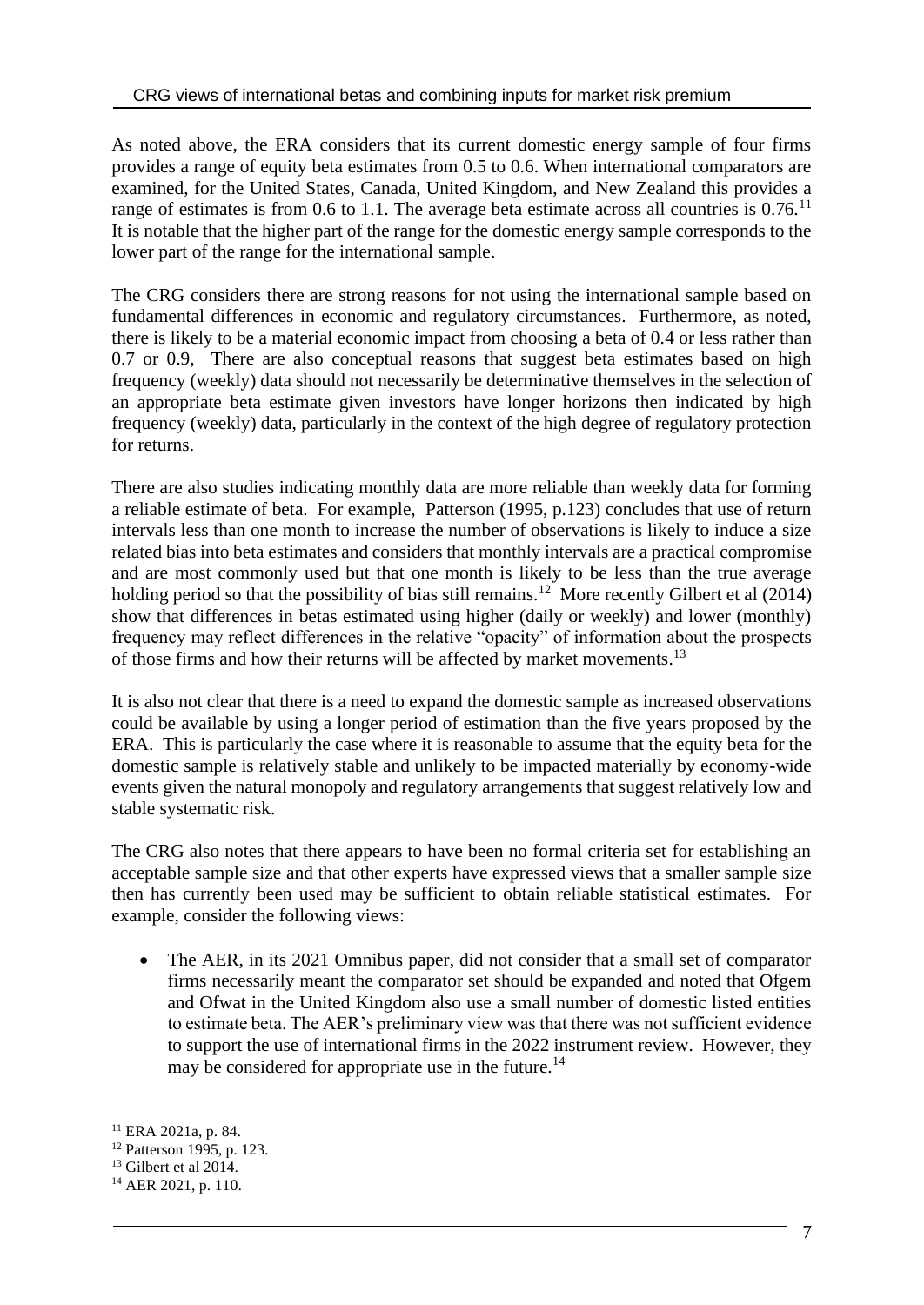• Brailsford et al (1997, p.15) report that it is generally accepted that at least 50 data points are required to obtain reliable OLS estimates and that beta estimates appear to be reasonably stable over a four to five year period. This has led to a common practice of using five years of monthly data. For example, Wright, Mason and Miles (2003) report that the London Business School Risk Management Service uses the most recent 60 months of returns.

A final issue to consider is the impact of firm-specific events and how these might have less effect with a larger sample. In considering this issue it is important to recognise that only firmspecific events that affect systematic risk are relevant when applying the standard CAPM. If the events are not related to developments in the market as a whole they are treated as diversifiable and so are not relevant for pricing in the standard CAPM.

The following sub-sections provide further discussion of: the reasons why international data is not likely to be reliable for helping to determine an appropriate equity beta for the regulated gas pipelines in Western Australia; the impact of regulation: and the AER's current preliminary views. They draw on the material presented in the CRG (2022) submission to the ERA (2021) discussion paper and the Focussed Consultation held on 27 April 2022.

#### **2.2.2 Insufficient comparability of international energy sample**

When considering whether to include international firms in a sample for estimating beta there are two comparability issues.

The first issue is that the foreign market portfolio itself will have a different composition to the Australian market portfolio. It is well known that the composition of the ASX includes a much larger representation of mining and banking firms and smaller representation of technology firms than for example the broad market indices in the United Kingdom and the United States. The point is that the equity betas from international comparators do not measure the systematic risk relative to the Australian market. The questions then are what adjustments should or could be made to adjust for the different compositions in the market portfolio and to what extent would the estimates of beta be affected and be valid?

It would be possible for example to construct market indices for the US, UK and Canada that had a broadly similar composition as Australia and then estimate the betas for energy firms listed in those markets against those indices but it is not clear what would be the interpretation of the adjusted market index for investors in those firms in those countries as conceptually the beta for the market is defined as 1 and it is not clear what is the interpretation of the beta when changing the composition of the market index. Furthermore, changing the composition of the market index in this way is not a widely used technique and the reliability of doing so is not known.

The second issue is that, even if one could allow for such compositional effects, there can be a wide range of economic conditions, specific operational and structural characteristics for individual firms, leverage differences and importantly regulatory arrangements that affect systematic risk. Furthermore, apart from adjustments for gearing, there is no well-defined method for adjusting for such risk differences.

In addition, it is reasonable to question the adjustments for leverage as differing leverage across countries may suggest fundamental differences in the nature or businesses and/or the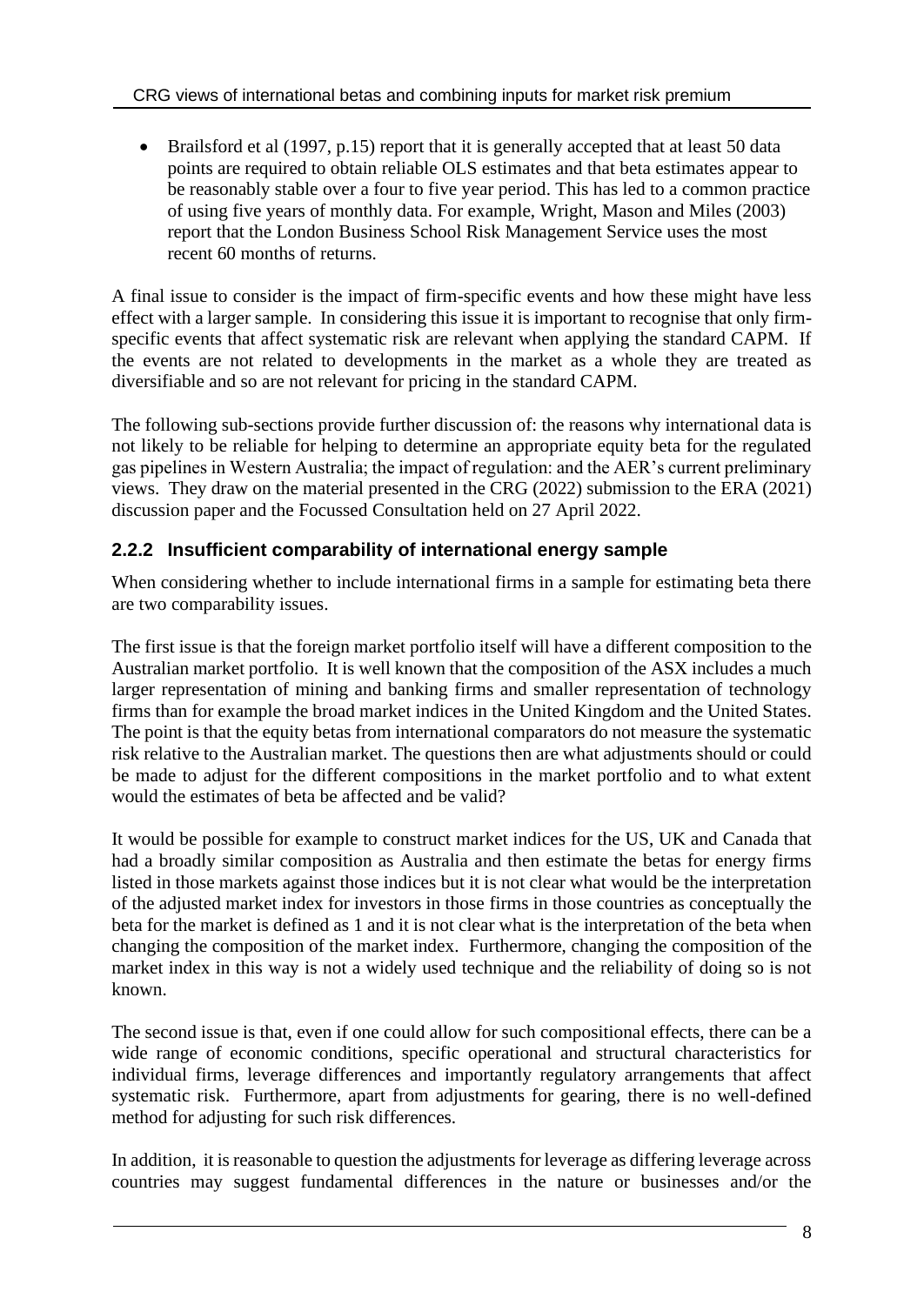environment they operate in.<sup>15</sup> Furthermore the equity betas have been estimated on the assumption that debt has no market risk (the debt beta is zero) but debt does have some market risk particularly at higher debt ratios and ignoring the market risk for debt will mean the true equity betas are overstated when adjusting for leverage.<sup>16</sup>

In discussing the basis for its working approach to the rate of return instrument for the network energy businesses that it regulates, the AER, in its final overall rate of return omnibus paper of its current review, considers that differences in the regulatory framework, the domestic economy, geography, business cycles, industry structure, and other factors, such as the degree of vertical integration and extent of involvement in different activities that are not regulated, are likely to drive different equity beta estimates. Further, it noted that the submissions it received which supported use of international data did not propose a practical, transparent, and consistent methodology which would enable beta estimates from international firms to be compared with the benchmark Australian network service provider on a 'like-for-like' basis<sup>17</sup>

The AER also noted that the beta estimates from the longest period available comparator set continue to be relatively stable despite events such as Covid-19 and the recent takeover bids and that the Australian regulated energy businesses have high-level stability in their revenues and cash flows because they have strong natural monopoly characteristics and operate in a stable regulatory framework.<sup>18</sup>

The CRG considers that the inclusion of international network energy companies is not appropriate at all because of material differences in capital markets, economic features of international energy firms including vertical integration of generation and network services and the presence of other non-regulated activities and likely differences in the nature and extent of application of the regulatory arrangements. It is also not necessary at this stage.

The CRG notes that the ERA recognises that most equity betas in other jurisdictions appear to be greater in magnitude than in Australia. And suggests, as previously discussed in the 2018 gas explanatory statement, it seems likely that differences in regulatory, market and operational activities are responsible for some of these differences. However, it also observes that the international estimates are derived from large liquid capital markets.<sup>19</sup>

The CRG considers that the fact that the international beta estimates are derived in large liquid capital markets is not a sufficient reason to justify the use of these estimates for establishing a suitable Australian benchmark. The Australian capital market is also quite substantial and liquid and analysis of fundamental principles suggests the Australian regulatory environment provides strong protection of revenues and profits. The concern about sufficient liquidity would be important if the beta estimates were based on data where there was a concern about thin trading but thin trading problems are most likely to be important with daily data and the CRG understands that concerns about thin trading have not been expressed for the weekly data sets used by the AER and ERA. Furthermore, any residual thin trading concerns could be ameliorated with the use of monthly data for which the CRG considers there are sufficient observations, particularly if 10 years or more of data were used. In this respect Damodaran

<sup>15</sup> Partington and Satchell 2018, p. 24.

<sup>16</sup> Damodaran, p. 27.

<sup>&</sup>lt;sup>17</sup> AER 2021, p. 109.

<sup>18</sup> AER 2021, p. 106.

<sup>19</sup> ERA 2021, p. 85.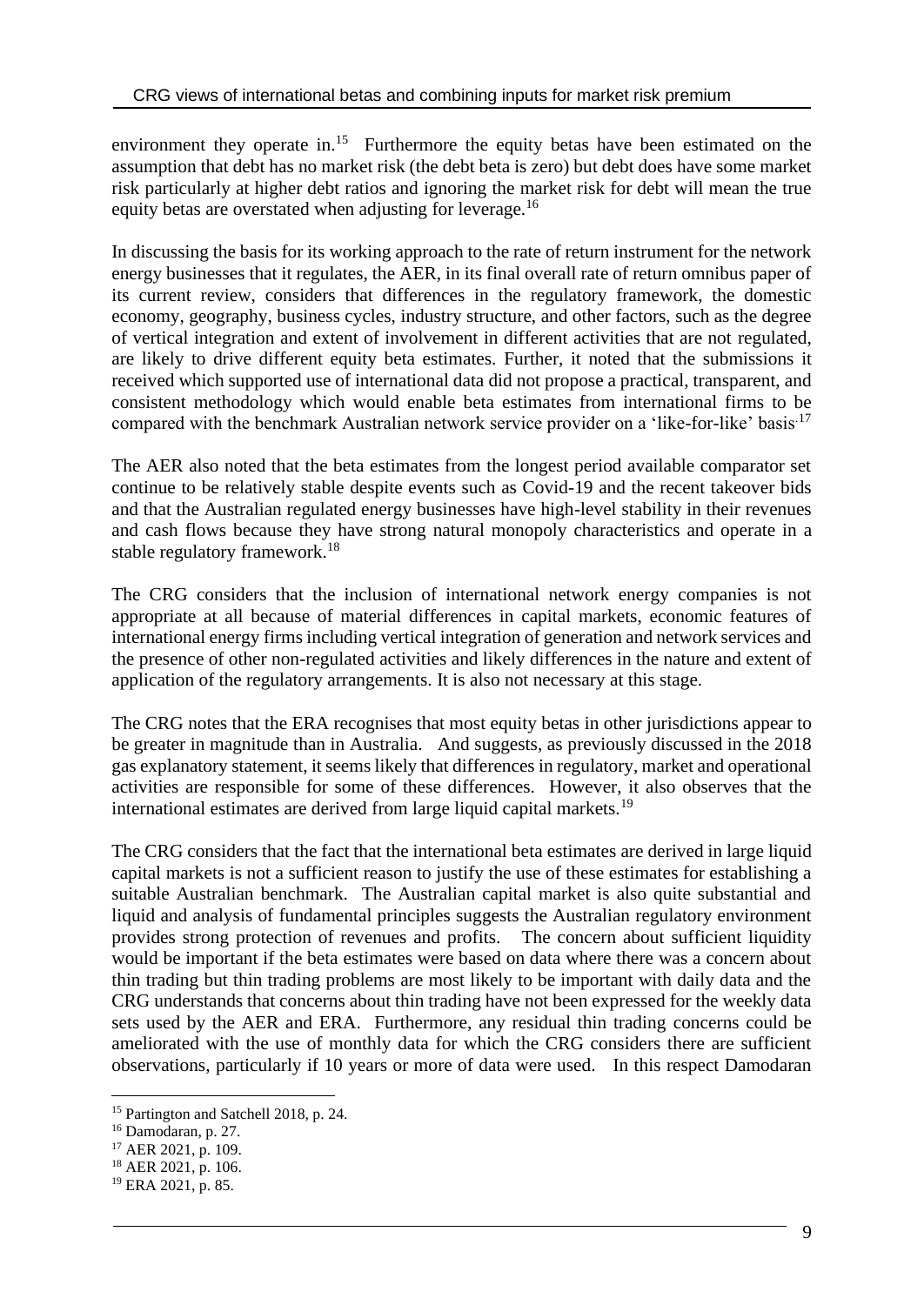notes that thin trading problems can be reduced with the use of longer return intervals and that monthly returns should provide sufficient observations for firms listed for more than three years.<sup>20</sup>

Importantly in the sample of firms the ERA has used from the US, Canada, the UK and New Zealand it is notable that most of the firms have involvement in electricity generation and other apparently unregulated businesses:21

- US energy utilities are generally vertically integrated businesses that often include construction, energy retailing, electricity generation and/or natural gas wholesaling; and are not just providers of electricity network or gas pipeline access. The upstream and downstream activities that they are engaged in are riskier than is the provision of natural monopoly infrastructure services i.e. the energy transport functions.
- 7 out of the 8 Canadian firms are vertically integrated with an energy generation business operation, 1 of the 2 UK firms also has a generation business, the New Zealand firm Vector is also a wholesaler of gas and provides broadband services.

The CRG also notes that the ERA has made no adjustments to its sample, at this stage, to account for the existence of non-regulated or non-network energy services in its international sample.

The GGT submission to the ERA December 2021 Discussion Paper also expressed concerns about the lack of material demonstrating sufficient comparability of international comparators and South 32 also expressed concerns about comparability of risks for US firms. The other submissions did not express concerns about comparability of the international data.

If the international estimates were to be formally recognised, the CRG considers the ERA would need to establish that the regulatory and economic environments in these other countries provided similar revenue and profit protection as for the Australian economic regulation of network energy businesses and would need to focus on those energy businesses where a substantial majority of the business was regulated and had similar revenue and profit protection as the Australian regulated network energy businesses.

The CRG has a strong preliminary view that it is not appropriate and not necessary at this stage for the ERA to use an international sample in forming a preferred point estimate of the equity beta and is concerned that this would have a material, adverse and unjustified impact on the long term interests of consumers.

#### **2.2.3 Impact of regulation**

The CRG notes that the regulated entities are natural monopolies which in conjunction with the regulatory arrangements is likely to mean they have very strong assurance that they will receive cash flows sufficient to recover all their efficient costs over the regulatory period. This should in turn be reflected in the observed equity beta when measured over a longer period than reflected in weekly or even monthly data. In other words there are fundamental economic

<sup>20</sup> Damodaran, pp. 10-11.

 $21$  ERA 2021, Appendix 4.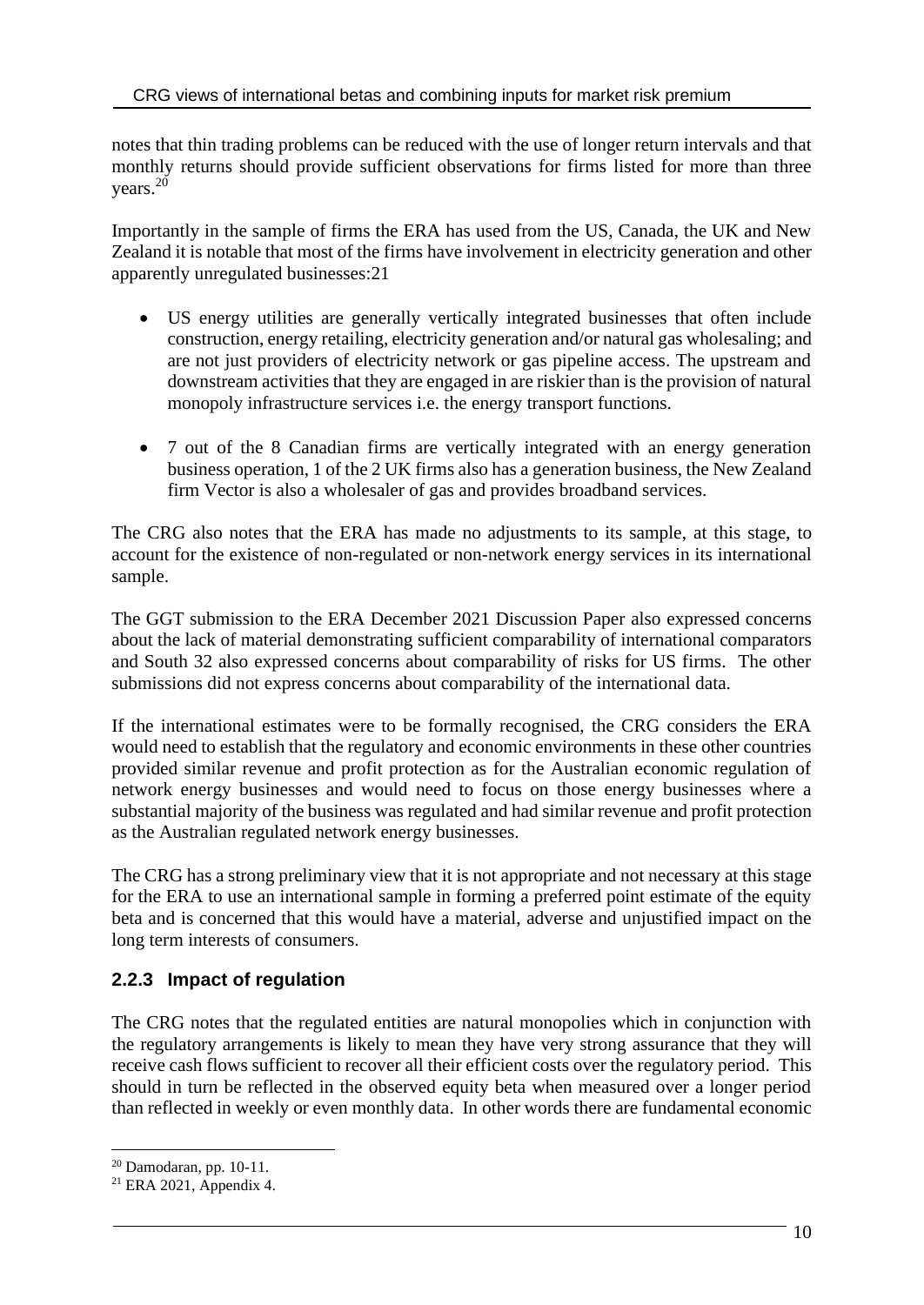characteristics that suggest that the betas for the regulated gas pipelines should be relatively low. In this respect, there is evidence that the betas for benchmark Australian comparators, as used by the AER, show a general trend of decreasing beta estimates as the proportion of regulated revenue increases, as shown by the AER in its 2018 rate of return explanatory statement as per Figure 14 below.<sup>22</sup>





Source: AER, Rate of return instrument. Explanatory statement, December 2018, p. 174

Table 2, which contains the latest AER update for its domestic energy network beta estimates, confirms that the two listed firms (at the time) in the sample with majority regulation of their revenues have much lower equity betas than the average for the whole comparator set of nine (listed and delisted) firms or three still listed firms for most of the estimation periods.

Note also that the estimates indicate considerable stability for the longest period when comparing the 2018 and 2021 estimates and this stability has been confirmed by the AER.

For the most recent 5 years data periods, the increases in the 2018 update and subsequent decreases for the 2021 update for the still listed firms are notable. In its 2018 Explanatory Statement the AER noted that because the comparator firms could be considered bond proxies (where there is likely to be an inverse relation between bond prices and interest rates) they would tend to outperform the market during times of interest rate decreases leading to an increase in short term equity beta estimates.<sup>23</sup> In contrast, for the 2021 update the AER noted that this period included data from the Covid pandemic and that this more recent data has also

<sup>22</sup> AER 2018, p. 174

<sup>&</sup>lt;sup>23</sup> AER 2018, p.166.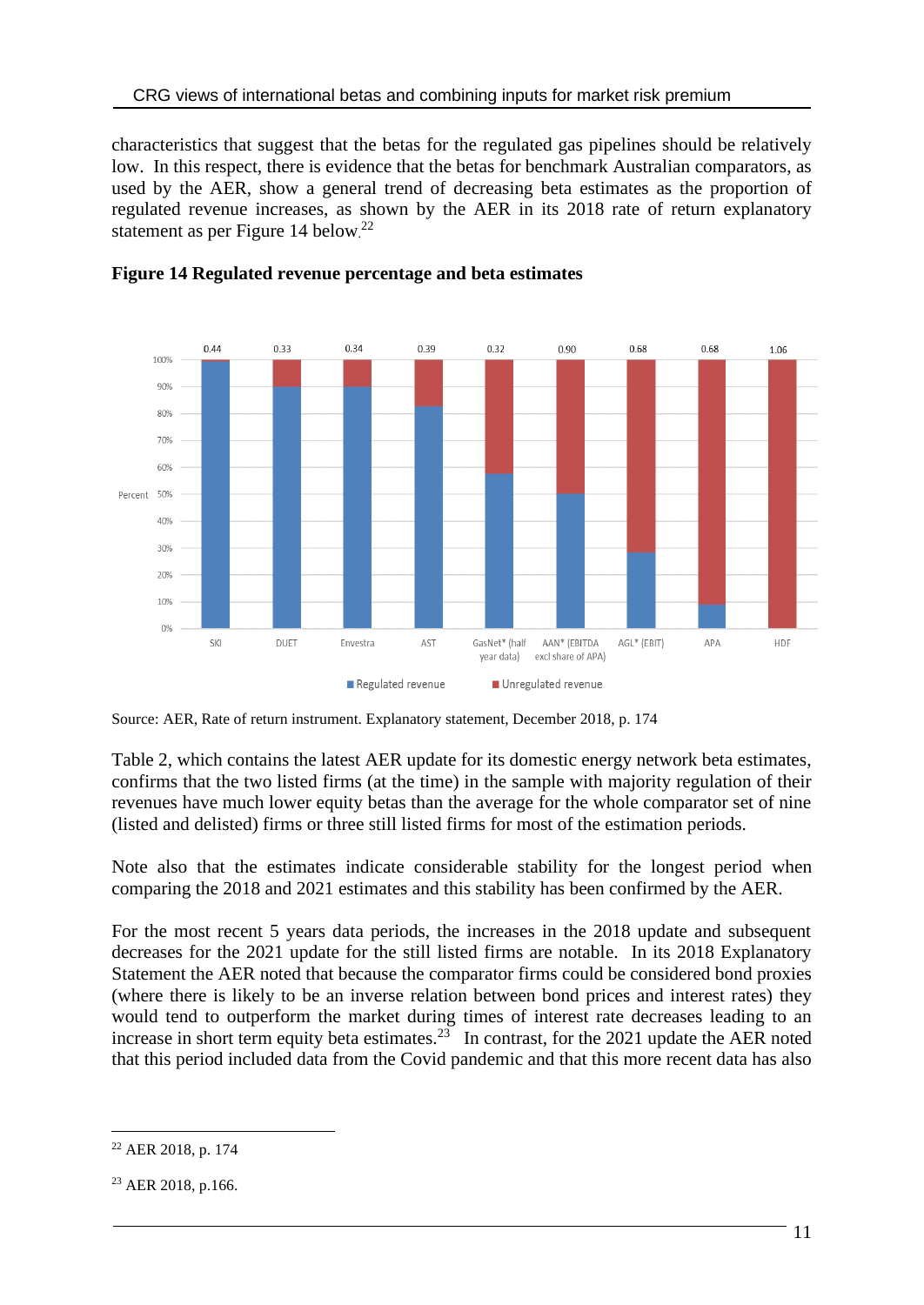highlighted the stability of the businesses that the AER regulates, in times of material disturbances.<sup>24</sup>

**Table 2: AER equity beta estimates for domestic energy network business comparators (OLS estimates for weekly data for various periods from June 2000 to August 2021**

| Equal<br>and<br>value<br>weighted<br>portfolio<br>estimates | Whole comparator set<br>(9 firms and different<br>combinations) | Still listed firms (APA)<br>Group,<br>Spark<br>Infrastructure, AusNet<br>Services) | majority<br>listed<br>Still<br>regulated firms (Spark<br>Infrastructure, AusNet<br>Services, |
|-------------------------------------------------------------|-----------------------------------------------------------------|------------------------------------------------------------------------------------|----------------------------------------------------------------------------------------------|
| Longest period                                              |                                                                 |                                                                                    |                                                                                              |
| 2018 review                                                 | $0.42 - 0.67$                                                   | $0.52 - 0.55$                                                                      | $0.42 - 0.43$                                                                                |
| 2021 update                                                 | $0.40 - 0.68$                                                   | $0.51 - 0.55$                                                                      | $0.40 - 0.41$                                                                                |
| Post tech boom and<br>excluding GFC                         |                                                                 |                                                                                    |                                                                                              |
| 2018 review                                                 | $0.50 - 0.67$                                                   | $0.64 - 0.67$                                                                      | $0.52 - 0.53$                                                                                |
| 2021 update                                                 | $0.47 - 0.69$                                                   | $0.59 - 0.62$                                                                      | $0.47 - 0.47$                                                                                |
| <b>Recent 5 years</b>                                       |                                                                 |                                                                                    |                                                                                              |
| 2018 review                                                 | $0.49 - 0.88$                                                   | $0.81 - 0.88$                                                                      | $0.70 - 0.72$                                                                                |
| 2021 update                                                 | $0.37 - 0.70$                                                   | $0.53 - 0.59$                                                                      | $0.37 - 0.38$                                                                                |

Source AER 2021 pp. 103-104.

Table 3 contains the latest ERA equity beta estimates for the domestic comparator sample it uses. There is a noticeable difference in the average estimates for the majority regulated assets compared with the estimate for APA which has minority regulated revenue.

**Table 3: ERA equity beta estimates for domestic energy network business comparators, weekly data from July 2016 to June 2021**

| Asset      | <b>OLS</b> | <b>LAD</b> | Regulated revenue |
|------------|------------|------------|-------------------|
| <b>APA</b> | 0.759      | 0.896      | Minority          |
| <b>AST</b> | 0.286      | 0.532      | Majority          |
| <b>DUE</b> | 0.466      | 0.430      | Majority          |
| <b>SKI</b> | 0.383      | 0.505      | Majority          |

Source: ERA 2021

 $24$  AER 2021, p. 107.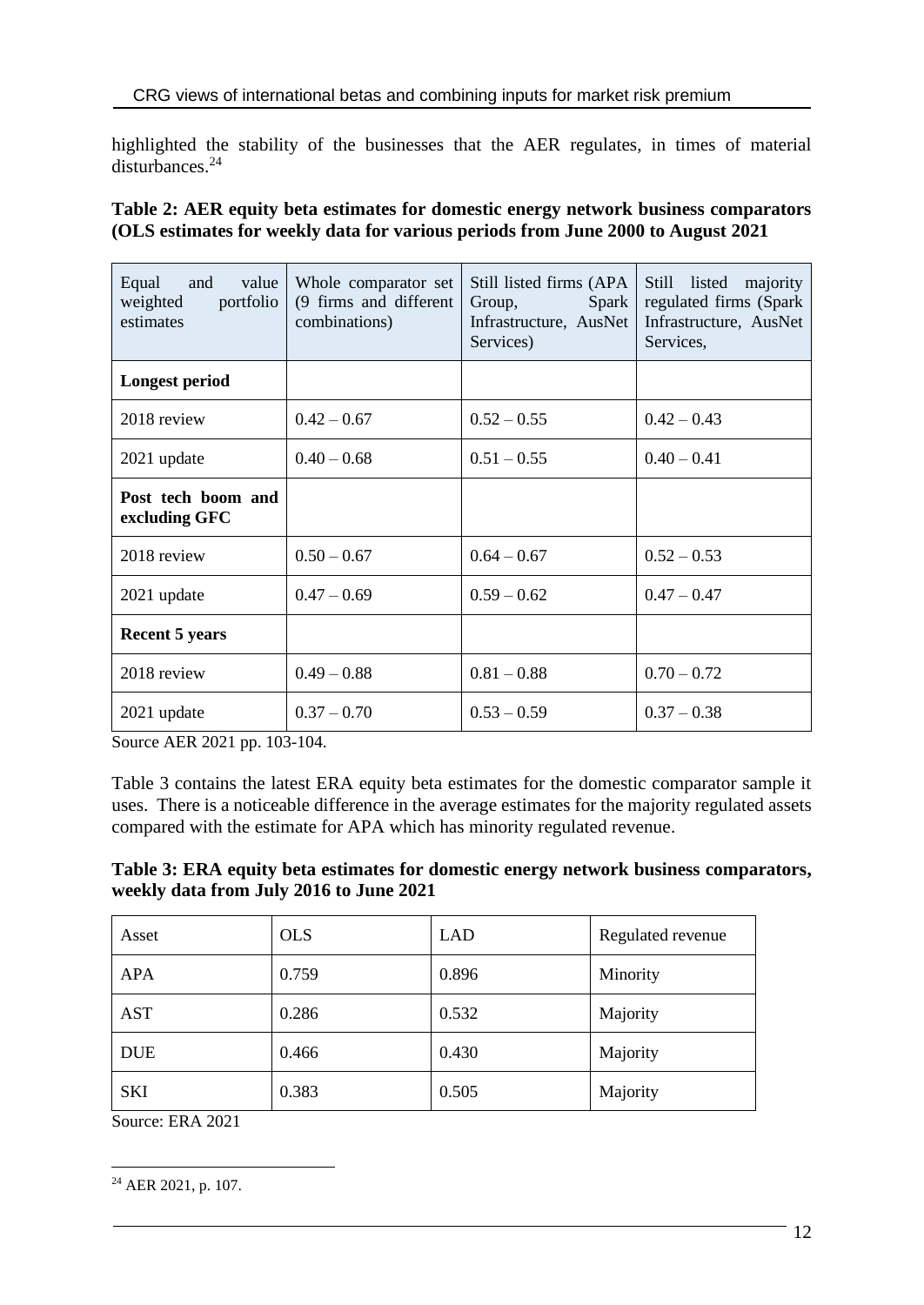#### **2.2.4 AER preliminary view**

The AER's preliminary view is that it will retain the 2018 instrument approach placing the most weight on the longest period estimates for its domestic energy network comparator set and not use international energy firms, domestic infrastructure firms or other regulators decisions to inform its estimated range for beta. However, it advised that it would have an open position on its approach to choosing a benchmark sample.<sup>25</sup>

The AER highlighted the importance of promoting stability and predictability in its regulatory approach and the need to ensure there is clear evidence that its current approach is no longer appropriate and that an alternative approach would lead to a better outcome with respecting to the national electricity and gas objectives.

The AER justifies use of the longest period estimates as this can lead to more robust and statistically reliable equity beta estimates. The AER agreed with the proposition that given the natural monopoly characteristics of the Australian regulated energy networks and the stability of and the protection from the Australian regulatory framework, it is likely that their systematic risk is relatively stable over long periods of time. It also noted that this was consistent with the empirical evidence for the comparator set and stability of revenues and share prices for the listed Australian regulated energy businesses.<sup>26</sup>

The AER justifies continuing to use the existing comparator set essentially based on an assessment that other domestic infrastructure firms would face inherently different risks when compared with Australian regulated energy network firms and in the case of international energy firms, differences in regulatory framework, the domestic economy, geography, business cycles and other factors are likely to drive different equity beta estimates.<sup>27</sup>

#### **2.2.5 Conclusion**

The CRG supports restricting the sample at this stage to domestic energy networks based on the reasoning set out by the AER.

However, the CRG would like the ERA to give consideration to estimating beta over a longer period as this would likely provide more statistically reliable estimates given the evidence suggesting stability of the beta estimates over longer periods and the advantages that longer term estimates have in reducing the impact of one-off events.

The CRG also considers that the ERA needs to give more recognition of the impact of regulation on beta estimates as there seems to be reasonable evidence the regulatory arrangements in Australia for network energy businesses provide considerable regulatory protection for revenues and profits for those businesses.

<sup>25</sup> AER 2021, p. 102.

 $26$  AER 2021, pp. 105-6.

 $27$  AER 2021, p. 109, 112.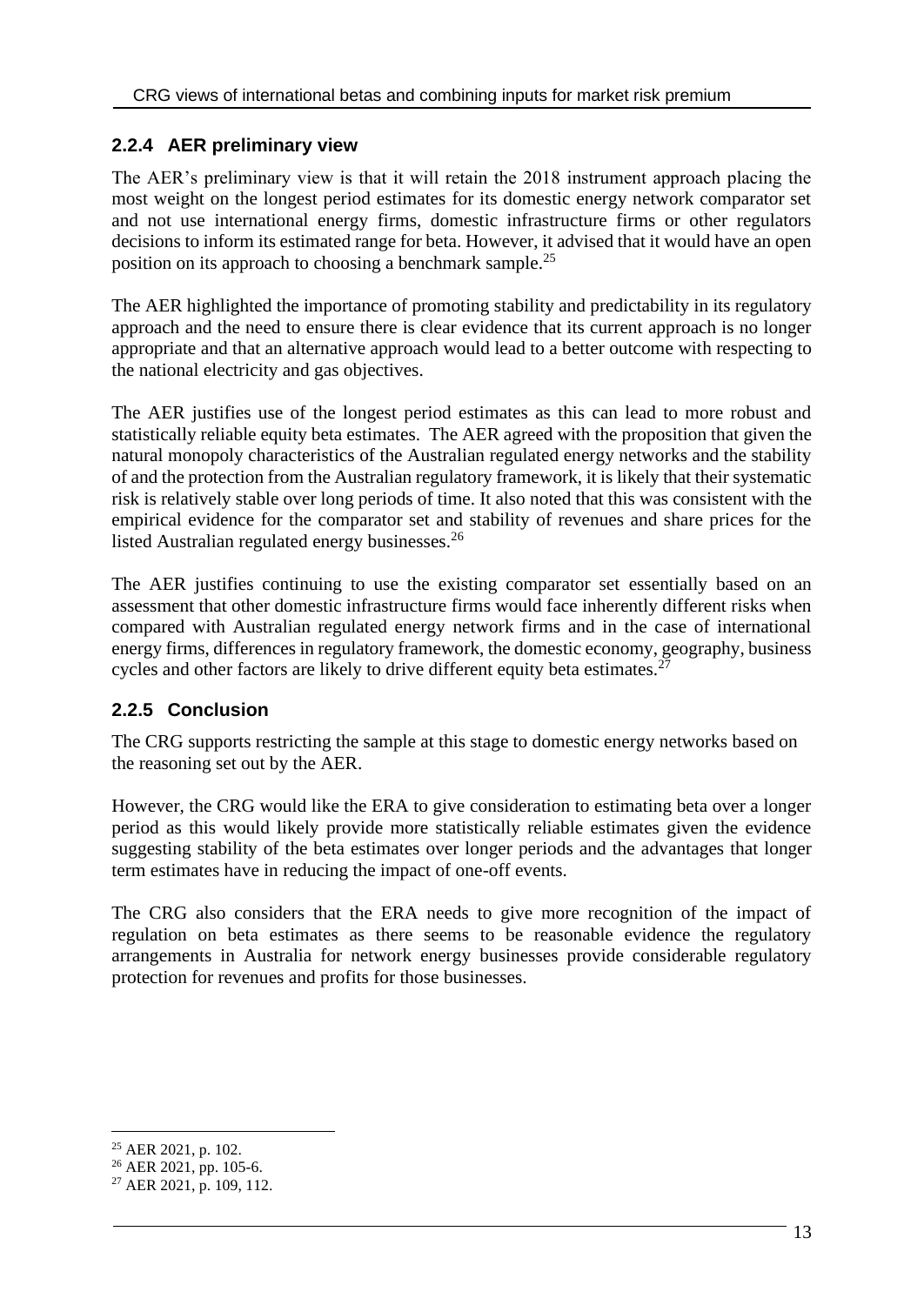# **3 MARKET RISK PREMIUM – DIVIDEND GROWTH MODEL AND OTHER INPUTS**

## **3.1 INTRODUCTION**

The market risk premium issues, for the focussed consultation, relate to stakeholder views on how the ERA should best combine inputs when estimating the market risk premium and whether the market risk premium should be fixed for the term of the 2022 gas instrument.

This entails consideration of how to make use of the historic market risk premium, the dividend growth model and conditioning variables that take account of recent information to establish a point estimate. The conditioning variables are default (corporate bond) spreads over the risk free rate, the five-year interest rate swap spread, dividend yields and the ASX 200 stock market volatility index. When assessing current market conditions, the ERA consider s how the current value of each conditioning variable compares to its historic average.

The ERA notes the recent development of a 'calibrated' dividend growth model that is claimed by Energy Networks Australia to address concerns in relation to previous applications of the dividend growth model but is unsure of its effectiveness or how it could be used.

The ERA has posed the following questions, on the market risk premium. for consideration at the Focussed Consultation:

#### **Questions – Market risk premium**

6. What are stakeholder views on the calibrated DGM proposed by Energy Networks Australia? Does this amended model provide additional confidence in the DGM and how?

7. Is it possible to combine inputs in a more formulaic manner when estimating a forward-looking market risk premium?

8. What weight, if any, should be assigned to the historic market risk premium, DGM and conditioning variables in estimating the market risk premium?

9. Do you support a fixed or updating market risk premium being used over the fouryear term of the gas instrument?

10. Is it possible to estimate a forward looking market risk premium in a completely mechanical way with no use of regulatory discretion?

In the following sub-sections, the CRG provides responses to the questions posed in the ERA's focussed consultation discussion paper. However, the CRG would like to make it clear that it considers review of the arguments in relation to the use of arithmetic and geometric means is also important with differing views expressed by stakeholders and the choice of method likely to have a material impact on the market risk premium estimate. As the issue of using arithmetic or geometric means was raised at the Focussed Consultation it is discussed in Section 4.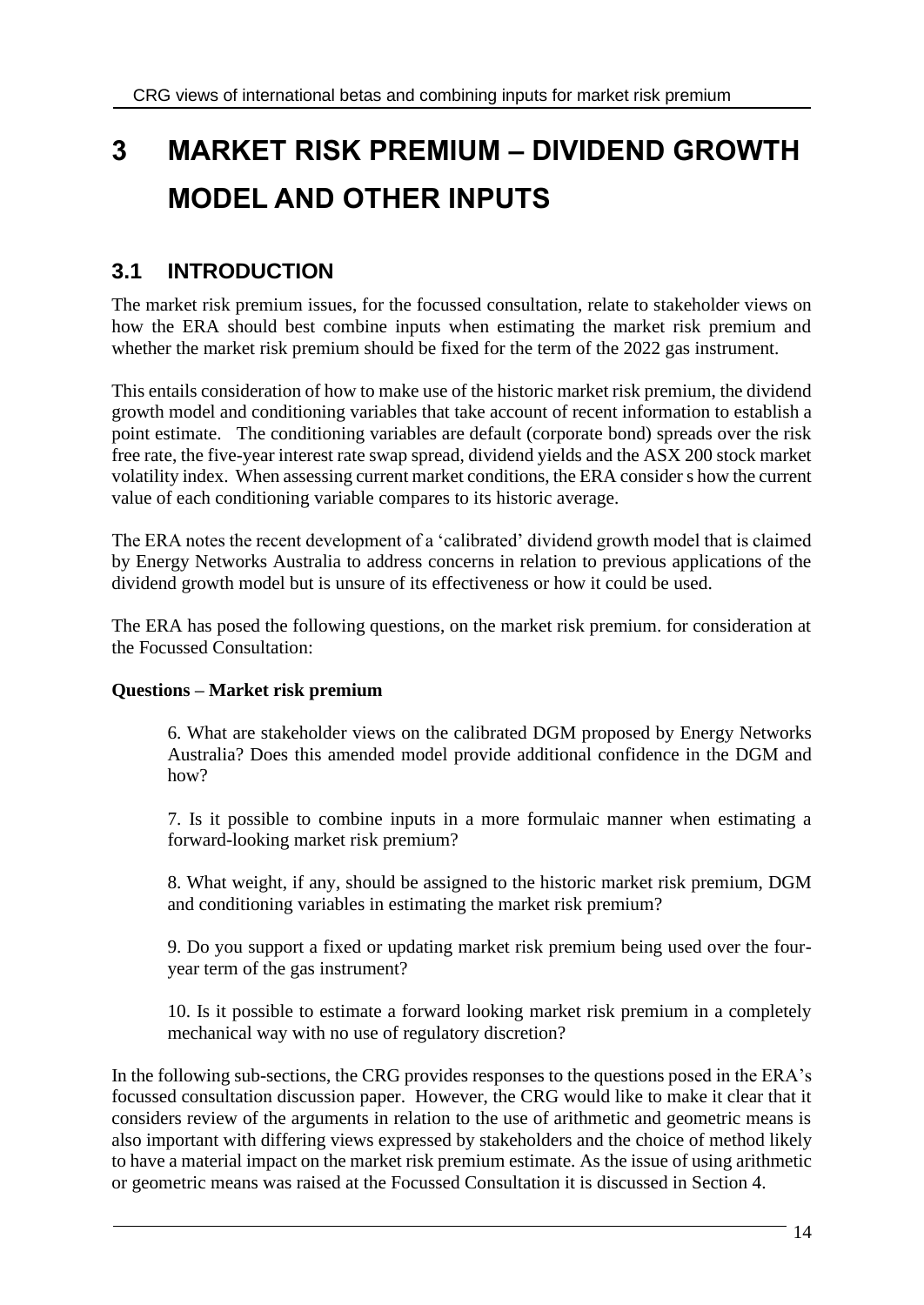#### **3.2 DIVIDEND GROWTH MODEL**

#### **3.2.1 The basic DGM**

The most basic dividend growth model (DGM) assumes the current market value of a stock or portfolio can be expressed as a present value of a current dividend assumed to grow at a constant rate with a constant expected return to be realised forever as per equation (1) below.

(1)

$$
P = \frac{D(1+g)}{r-g}
$$

**Where** 

 $P =$  current market value  $D =$  current dividend  $g =$  expected dividend growth rate  $r =$  expected return

With information on the current market value, current dividend and an assumption about the expected dividend growth rate equation (1) can be used to solve for the expected return r as per equation (2).

(2)

$$
r = \frac{D(1+g)}{P} + g
$$

The basic dividend growth model in (1) has been amended by the ERA to a two stage approach where in the first stage separate forecasts of dividends are used for three years and a perpetuity component is used for the terminal value.<sup>28</sup> The AER uses a similar approach.

The DGM has been the subject of considerable debate in Australian regulatory decisions and the ERA and others have noted various problems with its application.

Key concerns are as follows:

- 1. The assumptions of a constant dividend growth rate and constant expected return over an extremely long time frame are extreme, with no examples of firms or indexes where this has occurred (Boyle and Murray 2022, p. 55). See also McKenzie and Partington, (2013, p. 6).
- 2. A constant expected return implies any changes in the market risk premium and risk free rate are perfectly offsetting and this is implausible – giving gives rise to MRP estimates that will be too low when the risk free rate is unusually high and too high when the risk free rate is unusually low. (Lally 2013, p. 3 and 5).
- 3. The market price at a point in time may not reflect rational pricing of fundamentals at the point in time that the methodology is applied. More specifically D/P can vary a lot and inspection of (2) indicates that r moves more than D/P on a 1-to1 basis. This in turn

 $28$  ERA 2016, p.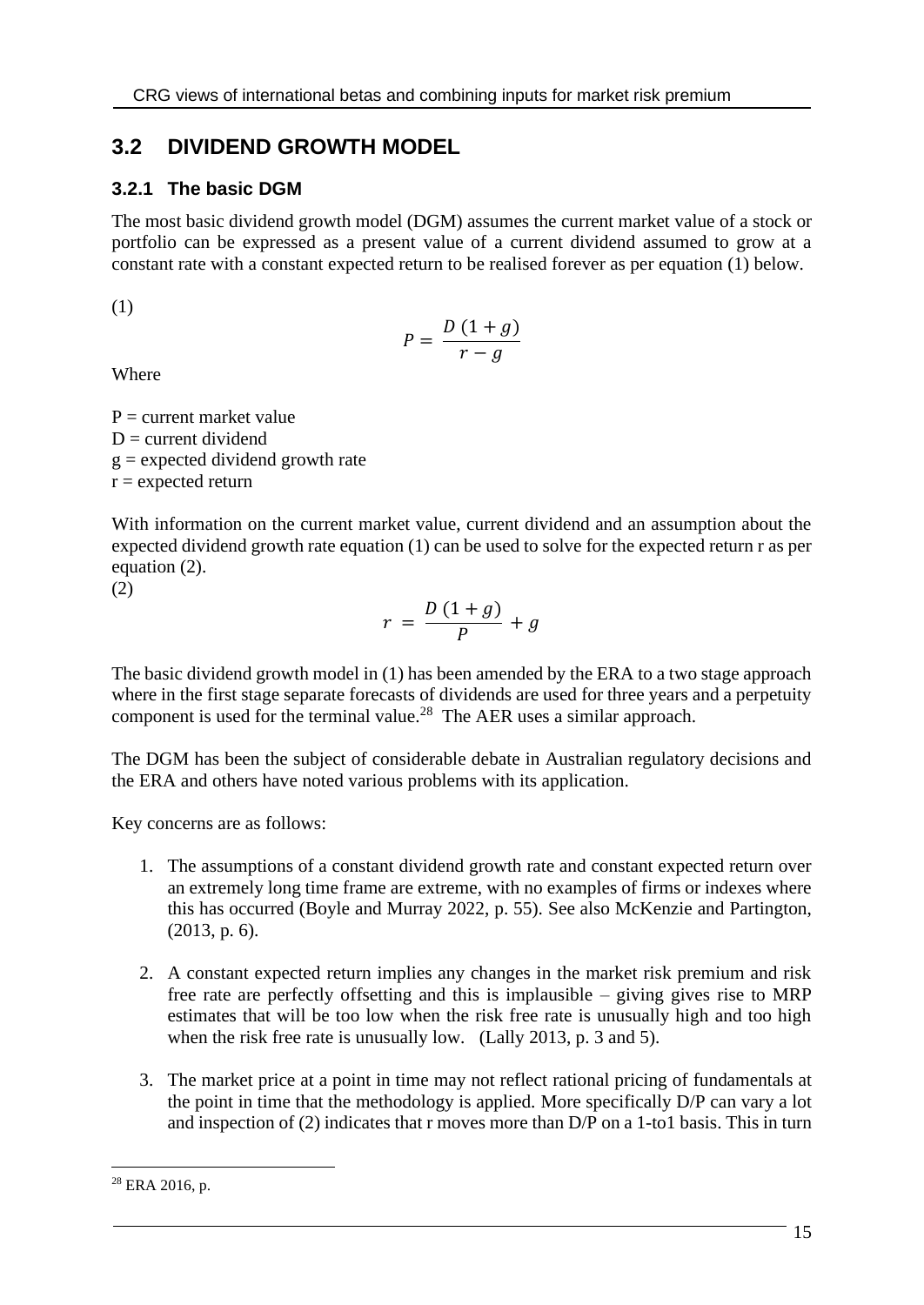can mean high volatility in r. (Boyle and Murray 2022, pp. 55-56, 60). See also Lally 2013, p.3 and 9-11.

- 4. Even where the market is highly efficient there is still a need to estimate g and inspection of (2) also indicates that r moves more than g on a 1-to1 basis (Boyle and Murray 2022 pp. 56-57). The estimated cost of equity will still be sensitive to assumptions about the long term growth rate. Furthermore, most firms will not be able to sustain a constant growth rate and it is not clear what the average outcome should be. It is also not clear how rising inflation will be taken account of in the estimation of g.
- 5. Analysts forecasts for the growth path of dividends tend to be optimistic and slow to react to new information (McKenzie and Partington, 2013, p. 4 and Partington and Satchell 2020, p. 53, 60-62).
- 6. The method does not recognise the growing importance of non-dividend forms of payment to shareholders (share issues, repurchases and dividend re-investment (McKenzie and Partington, 2013, p. 4, 9-11). It is the net dividend paid to the shareholder that is relevant. The long term growth rate of dividends also depends on new equity capital and this does not seem to be allowed for in applications of the model McKenzie and Partington, 2013, p. 10 and Partington and Satchell 2020, pp. 54-57).

#### **3.2.2 The calibrated DGM**

As noted by the ERA (2022) Energy Networks Australia suggests that certain implementation issues with DGMs (choice of long-term growth rates, biased analyst forecasts and sensitivity to assumptions) could be addressed via a model they call the "calibrated DGM" developed by Frontier Economics.

The model solves for a growth rate of dividends over a defined historical and forecast period such that the market risk premium from the dividend growth model equals the historic market risk premium for the historic period.

The model has been applied to the AER's two stage DGM using, as a starting point, the same assumptions and dividend forecasts adopted by the AER. The steps in the process are as follows:

- 1. Given the price of the market index and the dividend forecasts including an assumption of 4.6% for g (the growth of dividends) solve for the implied return on the market r. The measure of r and the risk free rate can then be used to calculate the market risk premium since  $r = mrp + risk$  free rate.
- 2. Repeat the process in 1 for each month for the defined historical period which will lead to a different estimate of r and the mrp for each month.
- 3. Calibrate the model by adjusting g such that the average MRP for the DGM equals the historic MRP for a defined period. This will in effect mean adjusting r and the MRP in each period such that the average MRP constraint is achieved.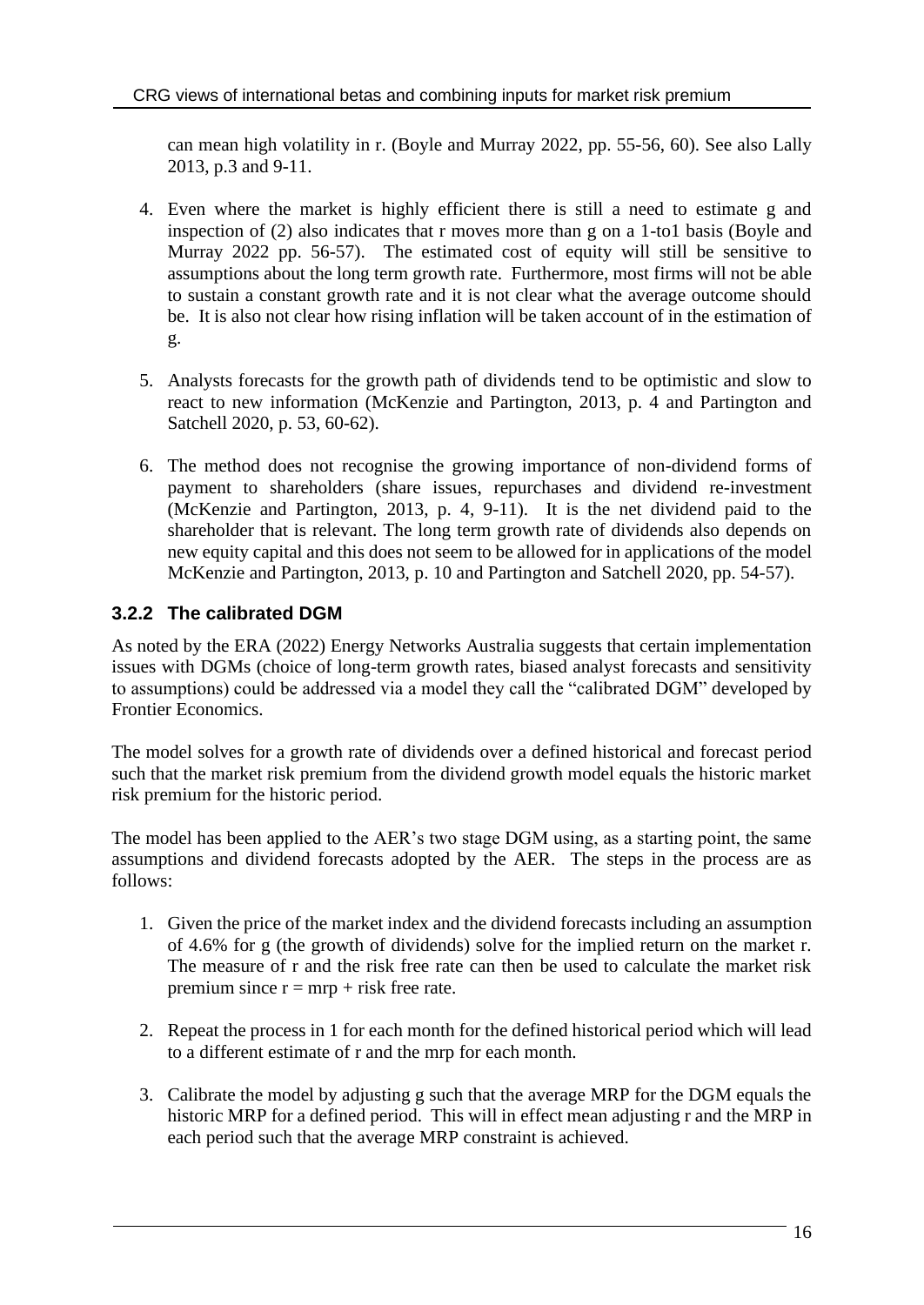Note that both the market risk premium and the required return on equity are determined given the risk free rate is also an input. This is consistent with the data presented in Figure 13 of the ENA 2021 submission to the AER (reproduced below) which plots the calibrated DGM MRP, calibrated total market return and risk free rate.<sup>29</sup> The DGM MRPs vary during the estimation period but on average the DGM MRP is equal to the historic MRP. The total market return also varies during the estimation period being the sum of the calibrated MRP and risk free rate.



#### **Figure 13: Calibrated DGM estimates**

*Source: Frontier Economics calculations in ENA 2021*

Note that when reviewing Figure 13 for the period 1996 to 2021 the data for the calibrated MRP shows an above average MRP since about 2008. It would be helpful to compare the calibrated estimates with the actual historic MRP and historic total return for each period. The Frontier Economics Focussed Consultation slides provided an updated chart covering the period 1988-01 to 2022-01.<sup>30</sup> A noticeable feature of the period 1988 to 1990 was a market risk premium of less than 2 per cent when the risk free rate was 12-13 per cent, followed by a trend increase in the market risk premium as the risk free rate declined.

<sup>29</sup> ENA 2021, pp. 55-56.

<sup>&</sup>lt;sup>30</sup> Frontier Economics 2022, slide 7.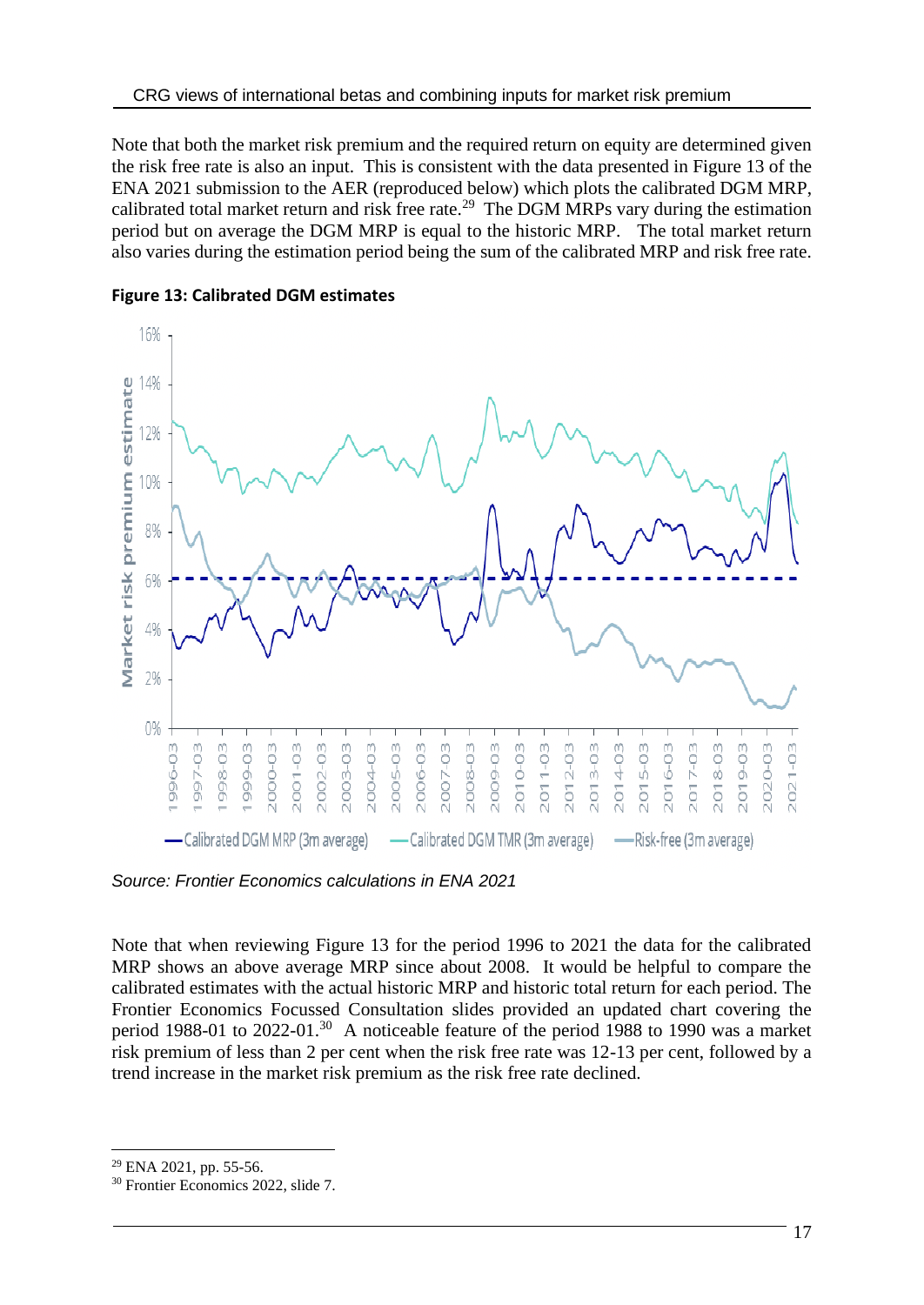As adjustments appear to be made incrementally to r until the MRP constraint is met, the starting r and incremental adjustments in effect have a strong influence on the results given that the risk free rate is exogenous. The outcome is a noticeable decline in r since about 2008 but rise in the MRP. A question arises is what is the exact nature of the adjustments to r and how are they justified? It is not clear from the documentation.

As the total market return is not fixed then there is not necessarily an inverse relationship between the market risk premium and the risk free rate but the ENA has confirmed there is a negative relationship as a result of the estimation and the relationship is clear from inspection of Figure 13. The ENA notes that this negative relationship is not imposed on the estimation, but is generated by the data as part of the estimation process.<sup>31</sup> This was also confirmed in the Frontier Economics Focussed Consultation presentation.

It is arguable that the calibrated DGM greatly ameliorates some of the problems associated with the use of DGMs in regulatory settings in Australia to date, and in particular problems associated with determining dividend forecasts because of the constraint provided by the historic market risk premium. The calibrated DGM could provide some indication of recent forces impacting on the market risk premium.

If one was to make use of a recent upward trend in the MRP driven apparently by a decline in the risk free rate, in order to estimate a forward looking MRP for the regulatory period it would be important to establish a strong relationship based on other information but there is much disagreement about the nature and stability of such a relationship.

The AER (2021) recently reviewed the evidence for an inverse relationship between the MRP and the risk free rate and made the following points: $32$ 

- "There is no widely accepted theoretical basis for a negative relationship between the MRP and risk-free rate. (Where applicable, reflective of economic and finance principles and market information).
- It is not fit for purpose because the relationship between the MRP and risk-free rate is likely to be time-varying, may change signs overtime (from positive to negative or negative to positive), and cannot be reliably quantified. (Fit for purpose).
- It is not supported by robust, transparent, and replicable analysis that is derived from available credible datasets. The relationship from empirical studies depends on the sample period, and assumptions used. (Implemented in accordance with good practice).
- The empirical evidence for a negative relationship typically relies on the DGM results. The DGM is not based on quantitative modelling that is sufficiently robust. It is unduly sensitive to errors in inputs estimation, especially the growth rate. Also, it is subjected to arbitrary filtering or adjustment of data, which does not have a sound rationale. (Where models of the return on equity are used)."

<sup>31</sup> ENA 2021, p. 56.

 $32$  AER 2021, p. 59.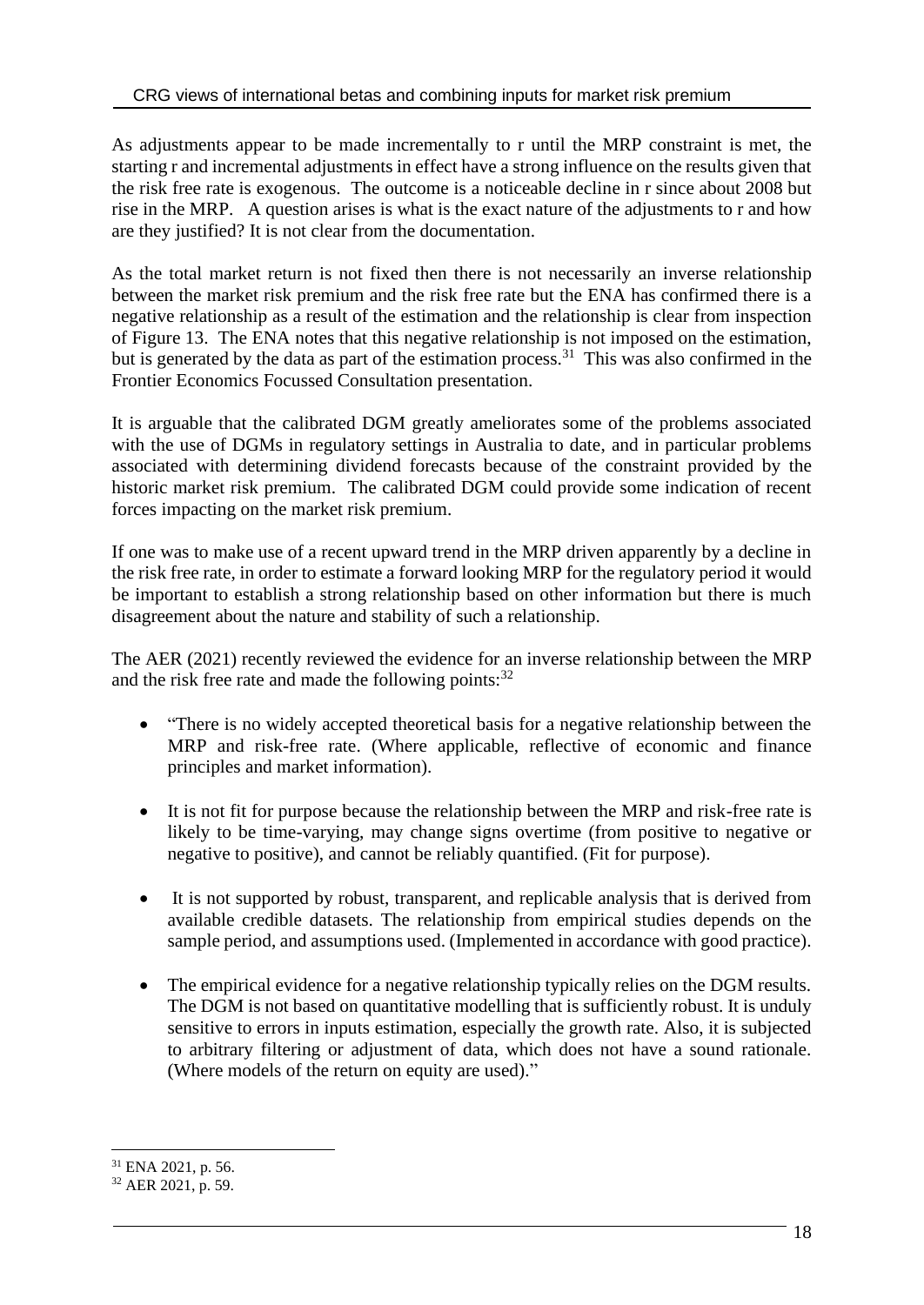Although the calibrated DGM estimates a growth rate of dividends consistent with the assumed MRP there are still concerns about the application of the model as if it provides exact answers, the assumptions of efficient pricing for the market as a whole and the likelihood that the growth rate of dividends could vary over time.

In summary it is important to recognise that the average DGM MRP is by construction exactly equal to the historic market risk premium but implementation of the DGM appears to reveal a strong negative relationship with the risk free rate. Thus, the model may be helpful in highlighting the relevance of some inverse relationship between the market risk premium and the risk free rate. However, the collective evidence on a negative relationship and its likely stability should be considered when establishing the MRP to apply for the relevant regulatory period. The ERA has the discretion to adjust a market risk premium based on historic information with DGM and conditioning variable inputs as discussed in Sections 3.3 and 3.4 below.

### **3.3 COMBINING INPUTS IN A MORE FORMULAIC MANNER**

It is possible to combine historical and dividend growth estimates of the market risk premium in a mechanical way, for example as per the options in paragraphs 70 of the ERA Discussion Paper, but the CRG considers that it would not be sensible to do so.

The ERA could specify a mechanistic formula to combine inputs but the CRG agrees with the ERA that no formulaic use of conditioning variables would be possible, as there is no mechanical mapping between them and the market risk premium.<sup>33</sup> And these variables together with the DGM are relevant in making a judgement about the extent to which the historic market risk premium should be adjusted to take account of recent conditions.

For the DGM, the CRG considers that there is too great a divergence in views about the DGM estimates and their merit to warrant giving any more weight or recognition or explicit treatment than has been done to date. This is especially so given there is no credible evidence that allowed rates of return have been set too low consistent with providing efficient investment incentives. The uncertainty about the reliability of DGM estimates also supports a position of no explicit determinative weight for them but rather using them, where considered relevant, to help determine the direction for any change in the market risk premium.

For the calibrated DGM, the CRG considers that by specifying the average market risk premium for the DGM is set to a specified historic market risk premium then the model is no longer essentially a forward looking one but rather one that is essentially based on historic data. Furthermore, the CRG considers that the main potential contribution of the model is to highlight the scope for an inverse relationship between the market risk premium and the risk free rate but the weight of evidence suggests a robust relationship cannot be relied on as also recognised by the ERA.<sup>34</sup>

<sup>33</sup> ERA 2022, p. 12.

 $34$  ERA 2022, p. 12.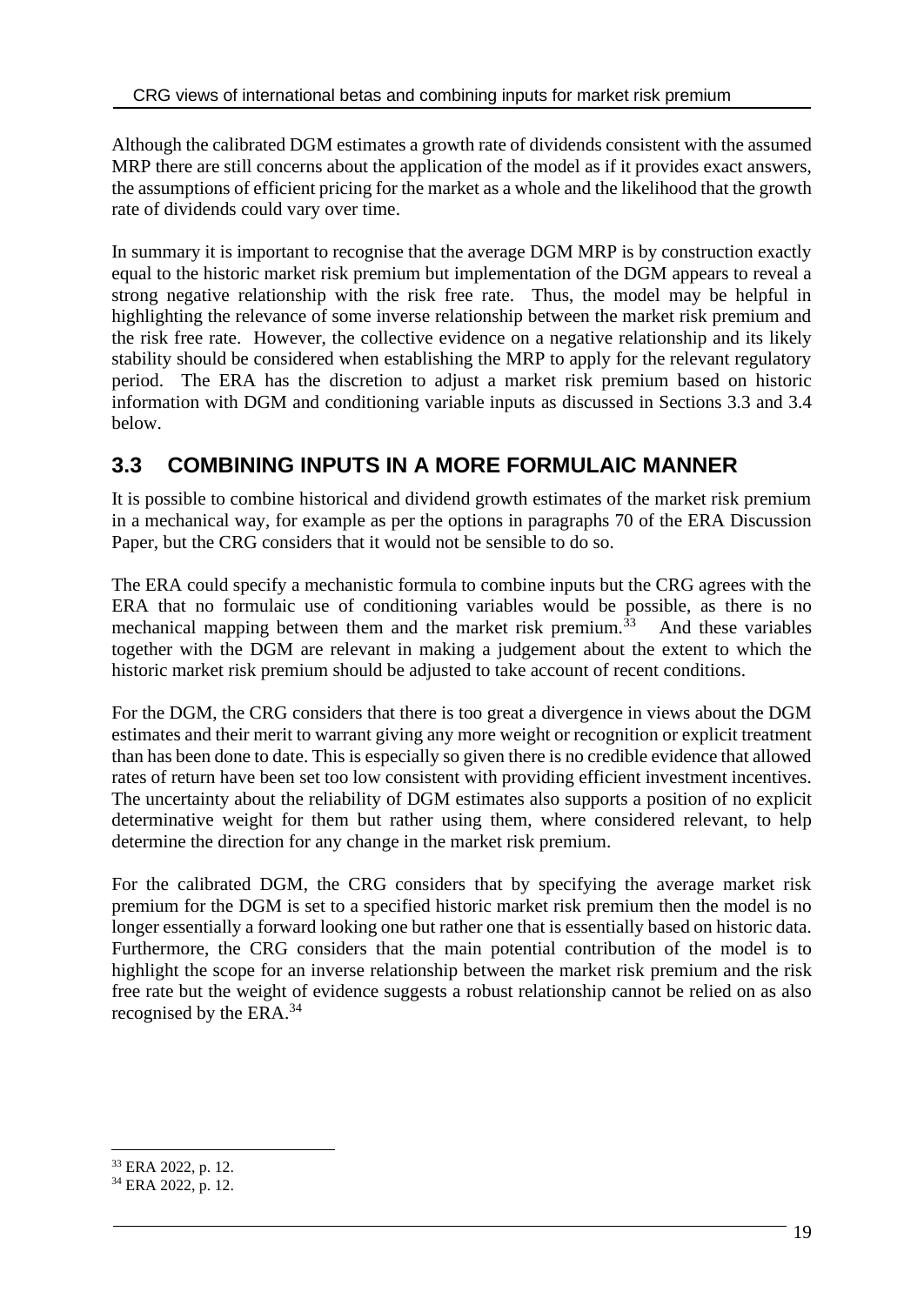### **3.4 WEIGHTS FOR THE HISTORIC MARKET RISK PREMIUM, DGM AND CONDITIONING VARIABLES**

The CRG supports the ERA using the approach described in the ERA December 2021 Discussion paper.<sup>35</sup> With this approach, the ERA places more reliance on the historic market risk premium relative to the dividend growth model and determines a final point estimate by using regulatory judgement including consideration of relevant conditioning variables. On the basis of all available information, together with its regulatory discretion, the ERA 2021 Discussion Paper estimates a market risk premium of 6.0 per cent for the 2022 gas instrument.<sup>36</sup>

The CRG notes the ERA currently uses both the geometric and arithmetic means in forming its preferred historical estimate and supports continued use of the geometric mean noting that there may be merit in giving it more weight than the current averaging process. The issue of using an arithmetic or geometric mean was raised in the Focussed Consultation and Section 4 below provides the CRG's views on this issue.

The CRG also notes that no adjustment has been made for 'survivor' bias which implies a higher observed market risk premium than has actually occurred given removal of failing firms from the market index.

The CRG also considers that the ERA should explain in broad terms how it will use its regulatory discretion to arrive at a point estimate.

## **3.5. FIXED OR UPDATED MARKET RISK PREMIUM**

The CRG considers that it is preferable to estimate the cost of equity (and hence its components) as close as possible to the start of the regulatory period that applies for each regulated entity and the cost of equity capital should be fixed for the length of the regulatory access arrangement period. This reflects a position that the regulated cost of equity capital should be forward looking, taking account of all information including historic and recent information and should apply for the period for which prices or revenues are regulated. However, the rate of return instrument is binding from the date it is specified and not from the date when an access determination applies and this restricts the use of regulatory discretion to the start of the period when the rate of return instrument applies.

The ERA could specify a mechanistic formula to apply at the date an access determination starts but, as noted, the CRG agrees with the ERA that no formulaic use of conditioning variables would be possible, as there is no mechanical mapping between them and the market risk premium. The CRG also considers there is no robust way to mechanically incorporate the DGM into a preferred estimate of the market risk premium.

However, the CRG considers this is not necessarily a problem given the ERA gives most weight to an historic market risk premium which the CRG understands has been stable as a regulatory parameter for some time and that changes in conditioning variables are not likely to justify altering the market risk premium materially over regulatory periods that extend for 5-7 years. And importantly, the CRG is not aware of credible evidence that allowed rates of return have

<sup>35</sup> ERA 2021, para 348, p. 62.

<sup>36</sup> ERA 2021, para 349, p. 62.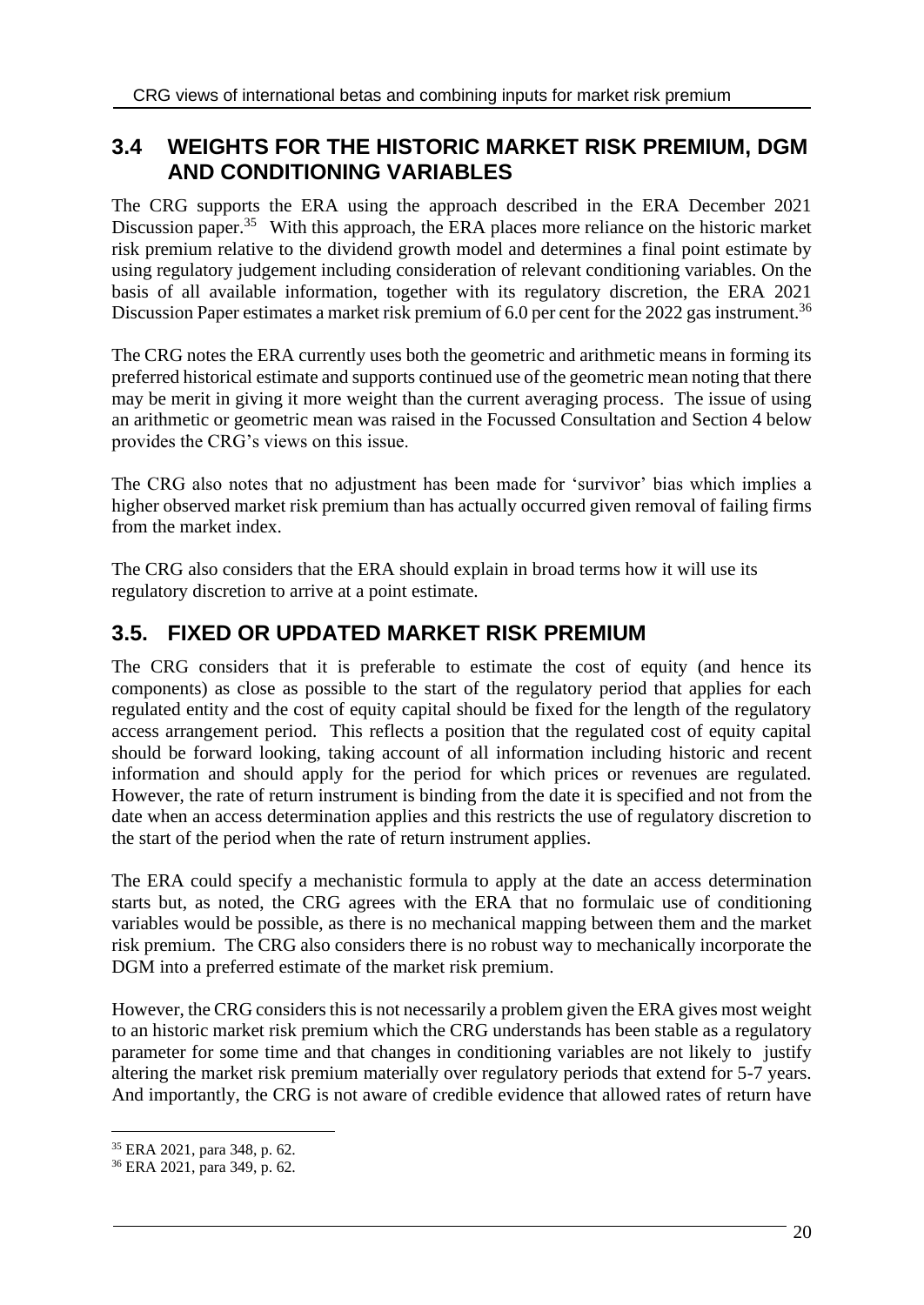been set too low consistent with providing efficient investment incentives including for the period since 2018 when the binding nature of the rate of return instrument has applied.

### **3.6. MECHANICAL ESTIMATION OR REGULATORY DISCRETION**

The CRG considers that it is not sensible to try to estimate a forward looking market risk premium in a completely mechanical way with no use of regulatory discretion. The CRG considers that the objective should be to obtain the best estimate of the market risk premium that is relevant at the start of the regulatory period for the regulatory period and that there are many factors that could affect the market risk premium at a point in time including many unexpected developments. The CRG considers that this in effect creates a necessity for regulatory discretion and based on Australia-wide experience such discretion seems to have been effective in various regulatory settings including for the regulated gas pipelines in Western Australia.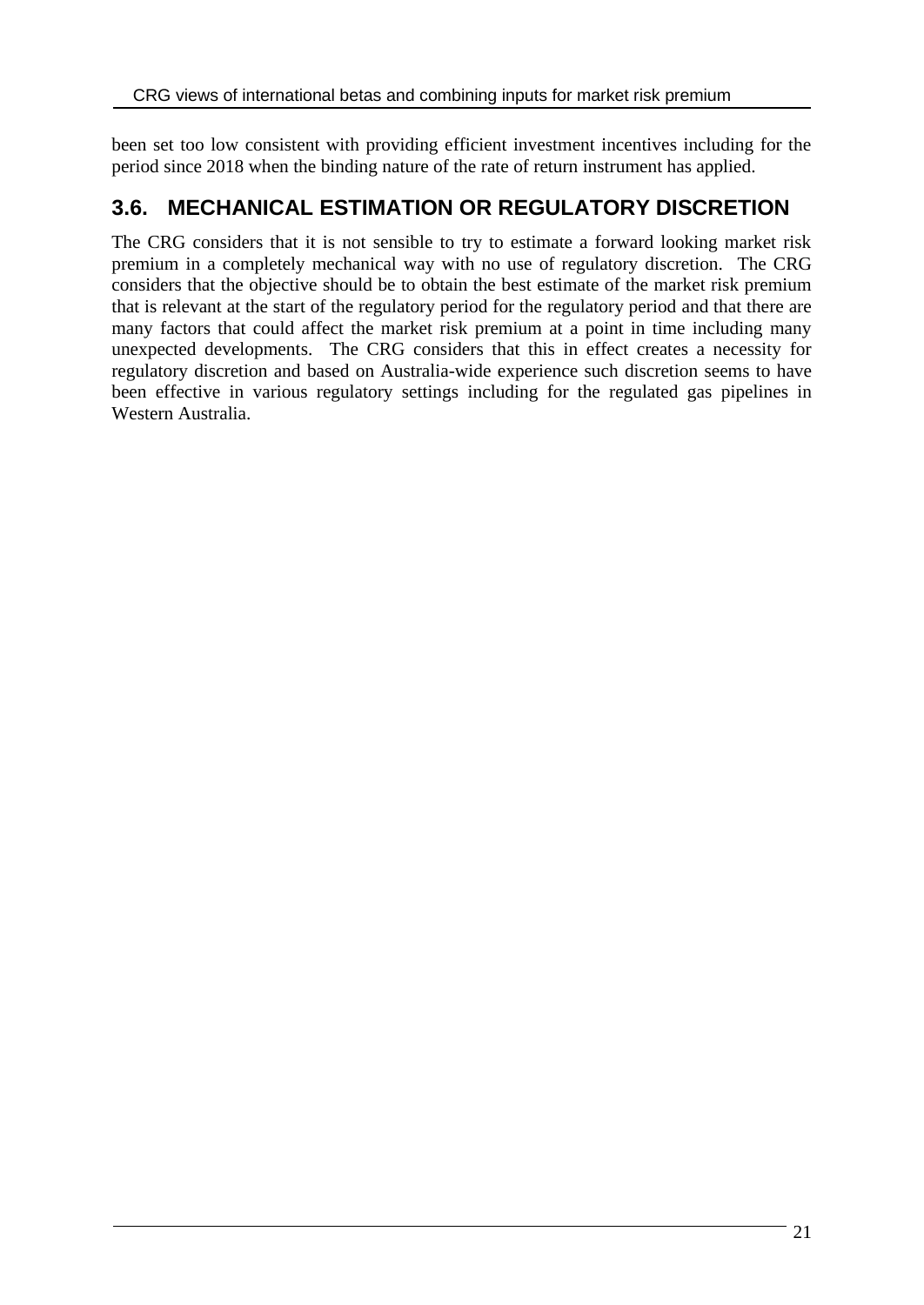# **4 MARKET RISK PREMIUM – ARITHMETIC OR GEOMETRIC AVERAGE**

The issue of measuring the market risk premium using an arithmetic or geometric average was raised at the focussed consultation and also in the submissions to the ERA's December 2021 discussion paper. This section considers the arguments for both measures.

### **4.1 CONCEPTUAL MEANING OF ARITHMETIC AND GEOMETRIC AVERAGES**

The expected market risk premium in the ERA's regulatory framework is currently measured as an annualised return, although the theory on which the CAPM is based does not define the period except to assume it is a one period model. For example, the period could be a regulatory period of 5 years or it could be a shorter or longer period based on what best represents investors preferred holding period for the investment.

There are two averaging methods which can be used to measure returns — the arithmetic and geometric mean or average. The arithmetic average is just a simple average. The number of periods over which the measurement is to apply is specified and the return for each period is given the same additive weight to form the simple average.

When calculating the arithmetic average return, **the return in each period is in effect assumed to be realised,** so that if the period is a year the return for that year is assumed to be realised by the investor and not compounded over a longer period. To be clear here is no compounding effect when calculating an arithmetic average and the returns for each period are assumed to be fully realised. The same amount is also assumed to be invested in each period.<sup>37</sup>

The geometric average measures a compounded return. It is calculated as the average of a set of products of the terms i.e. it is the nth root product of n numbers and it takes into account the effects of compounding. Thus the geometric average for n periods, r, is =  $[(1+r_1)(1+r_2) \dots$  $(1+r_n)$ <sup> $1/n$ </sup> – 1. Alternatively, the geometric average is the **annualised return** that can be calculated from the following equation – geometric average  $r =$  (future value of investment/ = initial value of investment) $1/n - 1$ .

The difference between the two measures can be seen by considering a simple example where there are two periods with a return of  $+100\%$  in the first period and  $-50\%$  in the second period. The arithmetic average would be  $(100-50)/2 = 25%$ . The geometric average would be  $[(1+100/100)x(1-50/100)]^{0.5} - 1 = 0\%$ .

In this two period example if the invested capital and returns, including dividends, are retained for the investment (compounded) there is no change in wealth over the two periods. The total return is 0%. If there is re-investment of the capital and returns, the arithmetic average is not relevant for determining what happens to the final value of the investment. For example suppose there is an initial investment of \$50. For the arithmetic mean the investment rises to \$100 after the first period but \$50 is set aside and only \$50 is invested in the second period and

<sup>37</sup> Patterson 1995, p.133.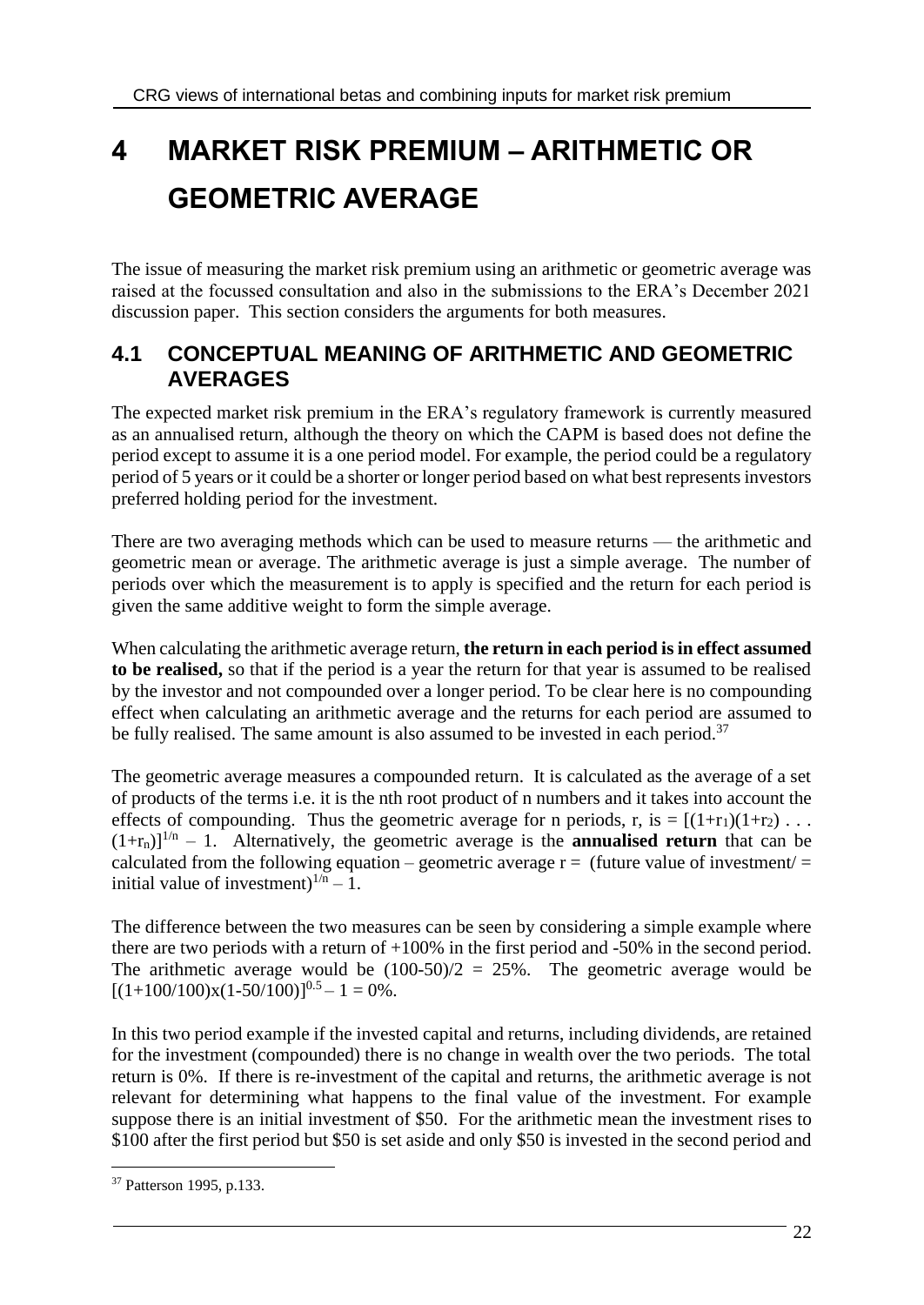this declines to \$25. So the net gain is \$25 or \$12.50 per year. This is 25% of the constant investment of \$50 and equal to the arithmetic mean return of 25%. In contrast the geometric mean assumes \$50 is invested in the first year and \$100 in the second year and the final value of the investment is \$50 for a 0% return over the two periods.<sup>38</sup>

An arithmetic average will tend to overstate returns where compounding is relevant. The upward bias for the arithmetic average arises because of the variability of returns. In contrast the geometric average is considered to entail a downward bias when estimating expected returns. The geometric average may also be biased to the extent continuous compounding does not apply .

Technically the returns for each period are treated equally in an additive fashion for the arithmetic average but when compounding applies for the geometric average all observations are not equal because the compounding in effect gives more weight to larger values. However, increases in the holding period will decrease mean returns asymptotically to the geometric mean.<sup>39</sup> This aspect is discussed further in 4.2.4 below.

The averaging of the two methods is meant to reduce bias. However, the nature of the bias is different for the two approaches so that simple averaging does not necessarily eliminate the biases. Jacquier, Kane and Marcus also examine the upward bias in arithmetic means and downward bias in geometric means and establish for a log normal distribution for returns (which is considered best represents the distribution of returns) that the bias is a function both the imprecision of the estimate and of the horizon for which portfolio performance is forecasted. <sup>40</sup> They argue for the weight on the geometric mean to be equal to the ratio of the investment horizon to the sample estimation period. Note that if a weighting along these lines was adopted it does not address the issue of whether the arithmetic mean should also be adjusted to reflect a lower variance of returns related to the impact of the regulatory arrangements.

## **4.2 CRG VIEW**

The AGIG, ATCO, ENA and GGT submissions to the ERA 2021 discussion paper and Frontier Economics argued that the arithmetic mean must be used because it is the most appropriate estimate of the expected return with references to consultant and academic reports or books.<sup>41</sup>

In contrast South 32 advised that it supports calculating the historic market risk premium as an average of the arithmetic and geometric means.<sup>42</sup>

The CRG views on issues raised about using the arithmetic or geometric mean or a combination are set out below.

#### **4.2.1 Arithmetic mean as a measure of expected return**

As noted, several submissions have claimed that the arithmetic mean must be used because it is the most appropriate estimate of the expected return with references to consultant and

<sup>38</sup> Patterson 1995, p.133.

<sup>39</sup> Patterson 1995, p.110.

<sup>40</sup> Jacquier, Kane and Marcus 2003.

<sup>41</sup> See AGIG, 2022, ATCO 2022, ENA 2022a, b, GGT 2022, Frontier Economics 2022.

<sup>42</sup> South 32 2022.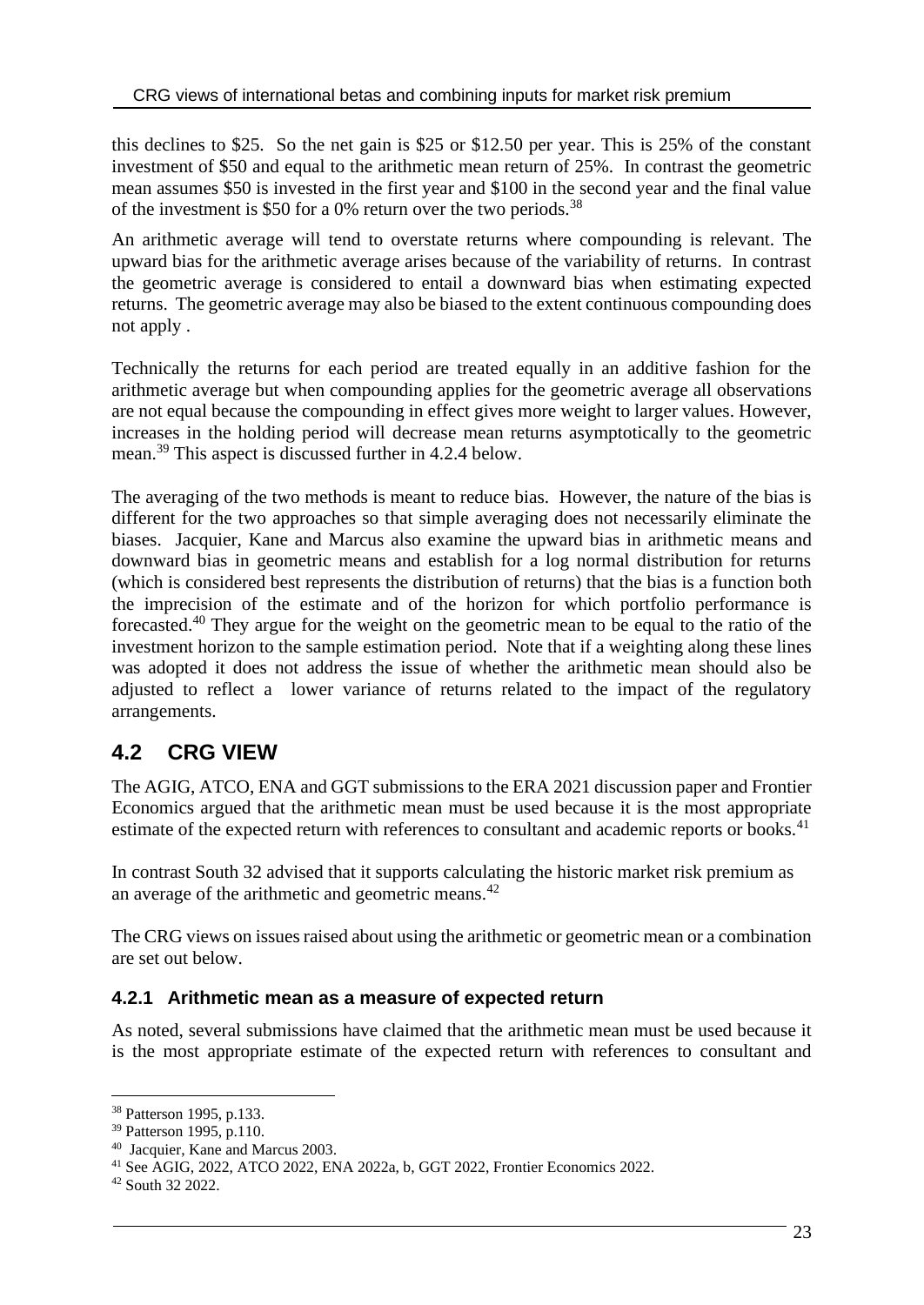academic reports or books. Several of these references also note that there is an assumption that past returns are independent draws from the same distribution.<sup>43</sup>

However, the CRG understands that returns are often negatively correlated (so that good years are more likely to be followed by poor years and vice versa) and so not independent and in this case the arithmetic mean will overstate the best estimate of the market risk premium.<sup>44</sup> The Frontier Economics presentation at the Focussed Consultation noted that preliminary analysis for APGA indicates there is no evidence of serial correlation, although the CRG is not aware this analysis has been made publicly available.<sup>45</sup>

In addition, the use of the arithmetic mean assumes that the return will be realised in each period that is used to form the average and this does not seem to be a reasonable assumption when annual observations are used to form the average.

#### **4.2.2 Consistency with NPV=0**

Three of the submissions refer to the paper by Lally (2012, p. 31) where he explained that if annual returns are independent and drawn from the same distribution then the arithmetic mean will be the best estimate of the cost of capital and will ensure the NPV=0 condition is satisfied but the geometric mean will not.

In response, note that Lally explicitly states the assumption of independent returns is required whereas as noted just above if returns are negatively correlated over time , the arithmetic mean return would not be the best estimate of the expected return of the true annual cost of capital.

The term mathematical proof, when referring to the academic material in support of an arithmetic mean, is misleading because the key point is to choose the best estimate of the cost of capital and that is not necessarily based on an average market risk premium if returns are not independent.

Furthermore, if the most representative time horizon is not annual but longer for example corresponding to the regulatory period or a longer time horizon with compounding (reinvestment of returns in the regulated asset) then one would not use an average annual discount rate applied to annual cash flows because the relevant cash flows for investors would relate to a longer period and discounting of the longer period cash flow should be at the most relevant return corresponding to that longer period.

#### **4.2.3 The relevance of compounding**

The ATCO submission ENA (2021, p. 47) and Lally (2012, p. 31) have claimed that the regulatory process does not entail compounding and so the geometric mean would therefore not be relevant. However, this point is misplaced because the issue is not whether the

<sup>43</sup> Berk and De Marzo 2020 in ENA 2021, p.45 and Lally 2012, p.32.

<sup>44</sup> For the US see Fama and French 1992 in Damodaran 2021 p.35 who reports that: "The evidence on negative serial correlation in stock returns over time is extensive and can be found in Fama and French (1988). While they find that the one-year correlations are low, the five-year serial correlations are strongly negative for all size classes."

<sup>45</sup> Frontier Economics 2022, slide 3.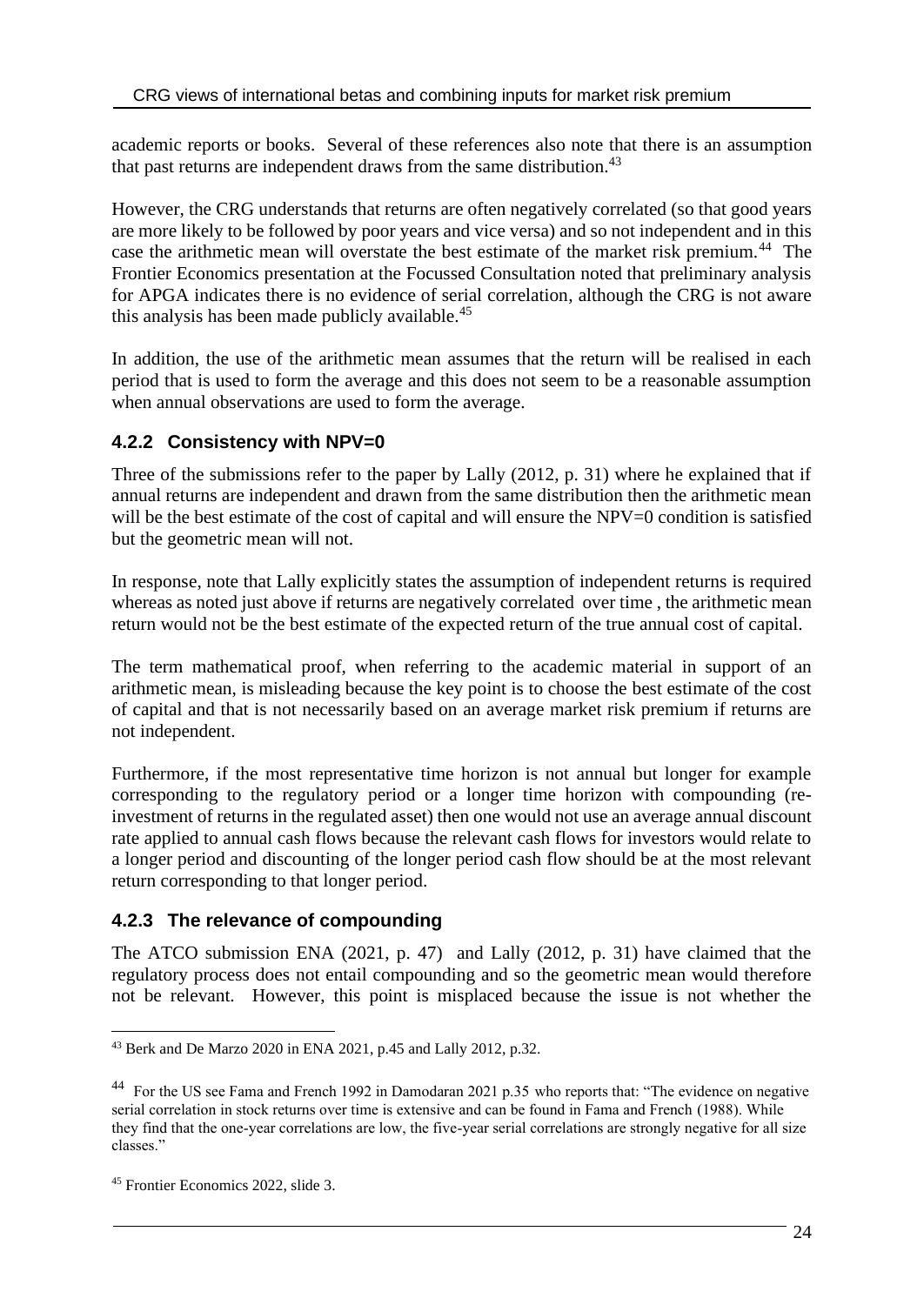regulatory process explicitly entails compounding but rather do investors in the regulated entities in effect experience and expect compound returns by the choice of their investment horizons and practices. Also the regulatory process itself does not preclude compounding of returns by investors.

This perspective is supported by Partington and Satchell in their report to the AER for the allowed rate of return 2018 Guideline Review.<sup>46</sup>

"The estimation of the market risk premium is for the purpose of determining investors' required rate of return. This return is equal to their expected rate of return if prices are in equilibrium. Investors compound returns and whether or not the AER compounds returns is not relevant to the return that investors require/expect. It is well established that the arithmetic average of annual returns will overestimate expected returns if the holding period is more than one year. The holding period of investors is likely to be more than one year. For example, in the expert evidence session it was suggested that some investors in the regulated businesses had investment horizons of 20 years. Given investor holding periods of more than one year it is appropriate for the AER to have regard to the geometric average for returns. It is also appropriate for the AER to consider return periods of more than one year."

#### **4.2.4 Focus on the expected return over the regulatory period**

The objective in setting the parameters for the allowed rate of return for the regulated gas pipelines in Western Australia is to obtain the best estimate of the allowed rate of return for the relevant regulatory period. Historic averages are relevant to the extent they provide relevant information for determining the best estimates of expected future returns for the regulatory period.

The GGT submission claims that:<sup>47</sup>

"There are studies and academic examples showing there are periods in which the geometric average appears to be the better estimator. But these studies are not concerned with estimation of the MRP from historical excess returns. As Wright, Mason and Miles noted that the geometric mean is the natural metric of returns from the perspective of an investor: an investment with a positive geometric mean return will grow over time. If, as might be the case in portfolio planning, returns are compounded over an extended period then, as Marshall Blume has argued, the geometric mean is the better estimator of the compound growth rate to be applied over the period."

And: $48$ 

"This issue of upward bias when estimating expected future portfolio value using the arithmetic mean of period-by-period returns over an extended period is not the same as the issue of estimating the mean of a return distribution using historical time series data. The upward bias imparted to a future portfolio value calculated using an arithmetic mean of period-by-period rates of return is not the issue which arises when using historical excess returns to estimate the MRP. When estimating the MRP, there is no

<sup>46</sup> Partington and Satchell 2018, p. 34.

<sup>47</sup> GGT 2022, p. 30.

 $48$  GGT 2022, p. 31.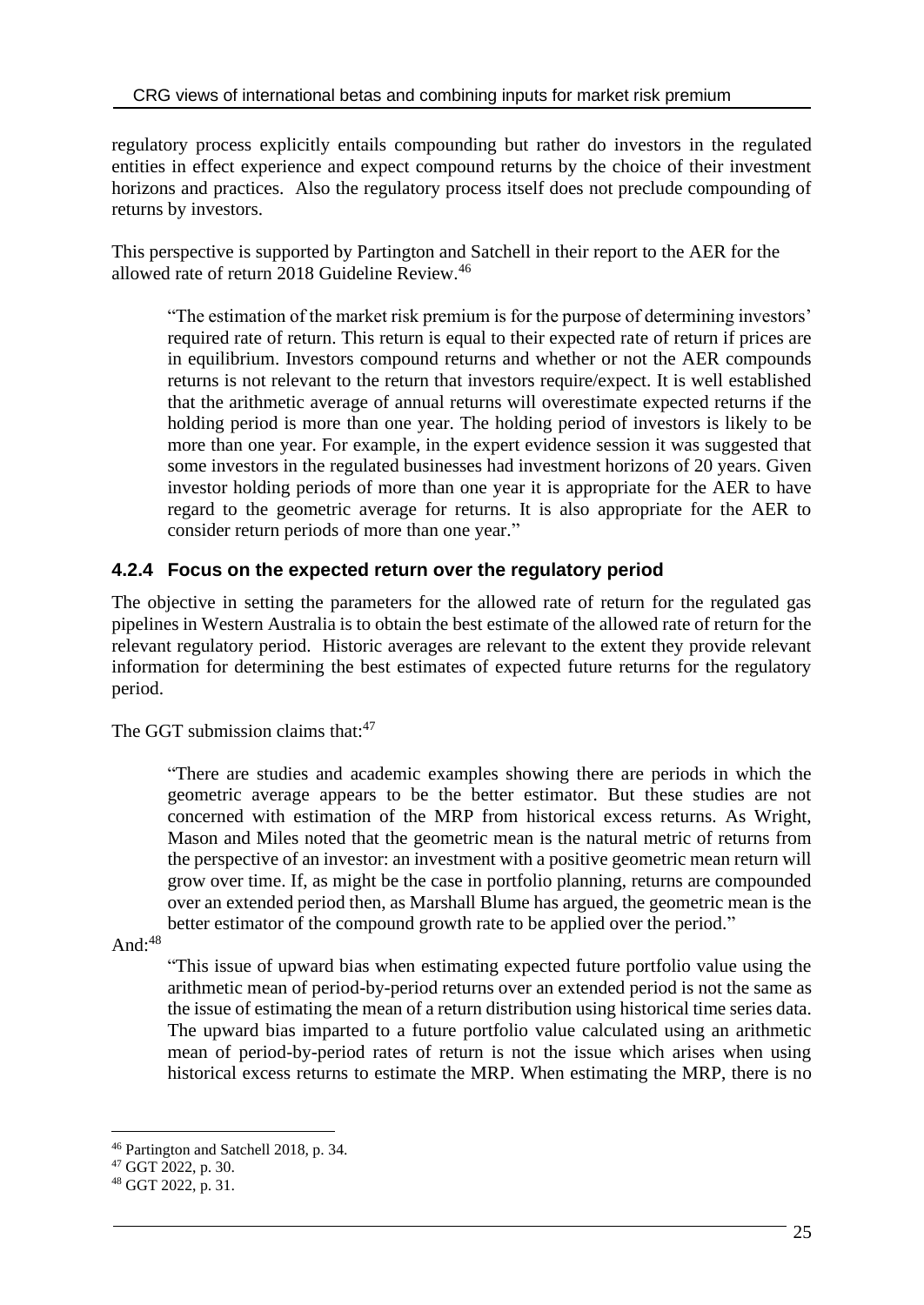compounding of returns year-by-year over the period for which historical data are available."

Thus the GGT submission appears to be claiming that the geometric mean is not relevant in estimating the historic market risk premium because of its historic nature and because it considers the estimation cannot entail compounding of returns. However, the GGT submission does indicate the geometric return is preferable if there is compounding over an extended period and there will be upward bias if the arithmetic return is used to estimate a future portfolio value.

However, as suggested above, the historic market risk premium provides relevant information to help formulate the best estimate of future returns so the issue of potential upward bias in the estimated returns is in fact relevant. In addition, it is possible to estimate the geometric return which will entail compounding by simply applying the relevant formula and it is relevant to recognise that compounding is a prominent feature for investors in equity markets.

It is also relevant to make use of some of the material provided by Wright, Mason and Miles and as referred to by the GGT submission. In this respect, assume that the relationship between the arithmetic return and the geometric return is as specified by Wright et al i.e.:

arithmetic return = geometric return plus half the variance of the log normal return.

If this relationship is going to be used to determine the arithmetic return, then one needs the best forward looking estimate of the geometric return and the variance for the log normal return and one needs to consider two things:

- 1. do the regulatory arrangements provide strong predictability of returns so that the variance of returns as observed based on historic data requires downward adjustment such that the implied arithmetic return is much closer to the geometric return than observed with historic data; and
- 2. to what extent should there be adjustments to recognise that the most representative relevant time horizon for an investor is either the regulatory period or longer periods that are often advocated by regulated entities.

Wright et al note the following findings that are relevant to the impact on the variance of returns of predictability and a longer investment horizon:<sup>49</sup>

"One issue that is frequently raised is whether the choice of time period can affect the estimate of  $E(Rjt)$ , since arguably regulation should be framed in terms of fairly long periods. It turns out that the crucial issue is, as in many contexts, whether returns are predictable or not.

However, as Campbell (2001b) and Robertson and Wright (2002) have pointed out, if there is predictability of returns, this can significantly lower long-horizon return variances, compared to the random returns benchmark.

<sup>49</sup> Wright, Mason and Miles 2003, pp . 25-27.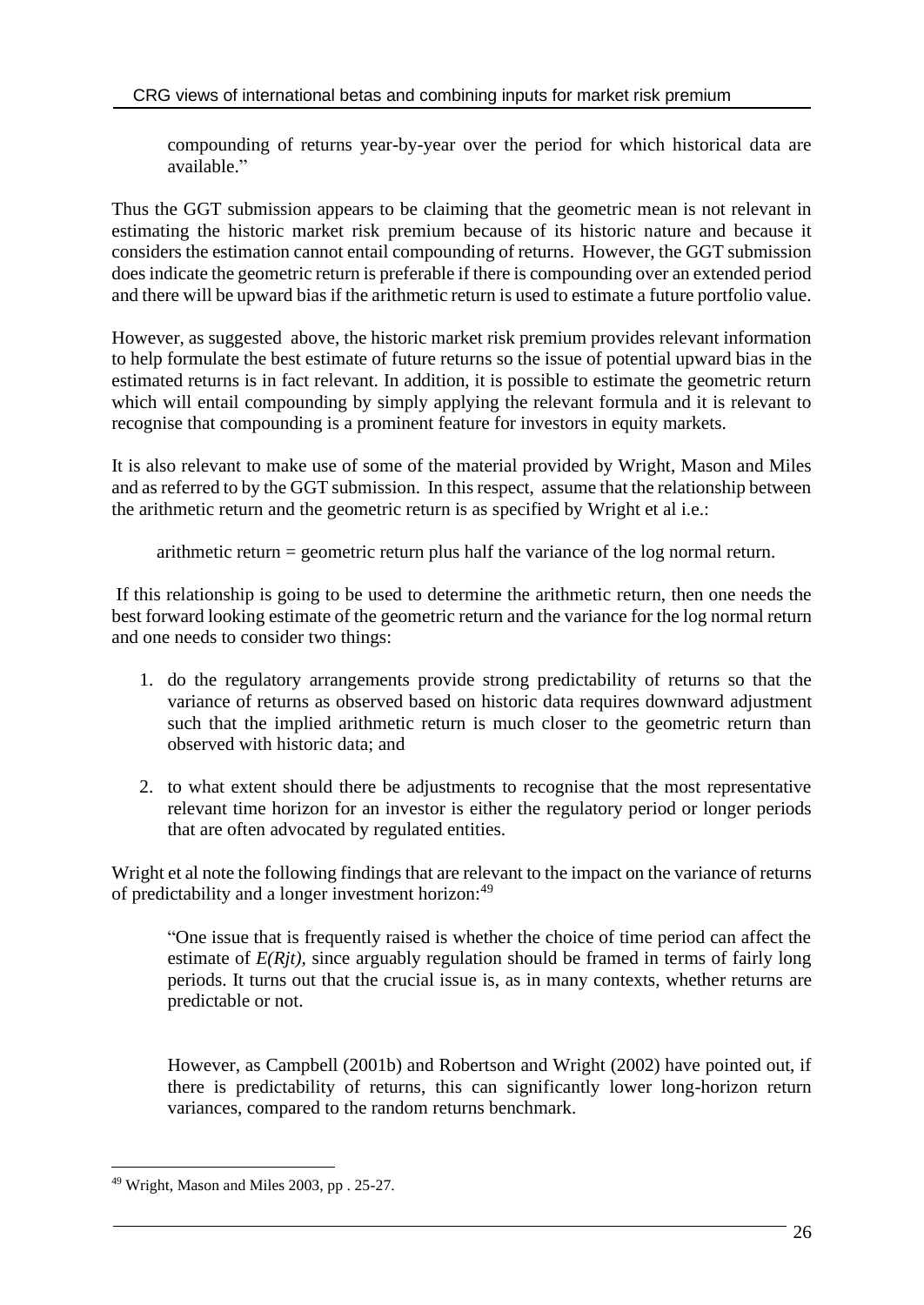. . .

However, consistent with much evidence that there is greater predictability of returns at longer horizons, five and ten year return variances are significantly lower than they would be if returns were random.<sup>50</sup>

The implication of these figures is that if they truly capture return predictability, the gap between the arithmetic mean return and the geometric return would fall to only around one percentage point over a five year horizon, and even less over a ten year horizon."

The CRG considers it is reasonable to take account of the extent to which the regulatory arrangements provide much greater predictability for the returns investors can expect for regulated entities as compared to the market as a whole. This effect could be captured in the equity beta rather than the market risk premium but it is not clear this has been done in the past and the CRG considers the perspectives presented here contribute to an understanding that the risk for the regulated entities is very low compared to the broader Australian market. The point is that the expected variance of the total return for the regulated entities should be much lower than for the expected variance of the Australian market as a whole and to the extent this is true it will mean a lower market risk premium for the forthcoming regulatory period.

#### **4.2.5 Conclusion**

Many of the key points presented above are summed up well by Damodaran:<sup>51</sup>

"Many estimation services and academics argue for the arithmetic average as the best estimate of the equity risk premium. In fact, if annual returns are uncorrelated over time, and our objective was to estimate the risk premium for the next year, the arithmetic average is the best and most unbiased estimate of the premium. There are, however, strong arguments that can be made for the use of geometric averages. First, empirical studies seem to indicate that returns on stocks are negatively correlated<sup>52</sup> over time. Consequently, the arithmetic average return is likely to overstate the premium. Second, while asset pricing models may be single period models, the use of these models to get expected returns over long periods (such as five or ten years) suggests that the estimation period may be much longer than a year. In this context, the argument for geometric average premiums becomes stronger. Indro and Lee (1997) compare arithmetic and geometric premiums, find them both wanting, and argue for a weighted average, with the weight on the geometric premium increasing with the time horizon.<sup>53</sup>

<sup>&</sup>lt;sup>50</sup> Dimson, Marsh and Staunton 2002 have also noted that arithmetic means will be less biased upwards, as the volatility of a series of five-year returns is likely to be typically lower than the volatility of a series of annual returns.

<sup>51</sup> Damodaran 2021, pp. 34-35.

<sup>&</sup>lt;sup>52</sup> In other words, good years are more likely to be followed by poor years, and vice versa. The evidence on negative serial correlation in stock returns over time is extensive and can be found in Fama and French 1988. While they find that the one-year correlations are low, the five-year serial correlations are strongly negative for all size classes. Fama, E.F. and K.R. French, 1992, The Cross-Section of Expected Returns, Journal of Finance, Vol 47, 427-466.

<sup>53</sup> Indro, D.C. and W. Y. Lee, 1997, Biases in Arithmetic and Geometric Averages as Estimates of Long-run Expected Returns and Risk Premium, Financial Management, v26, 81-90.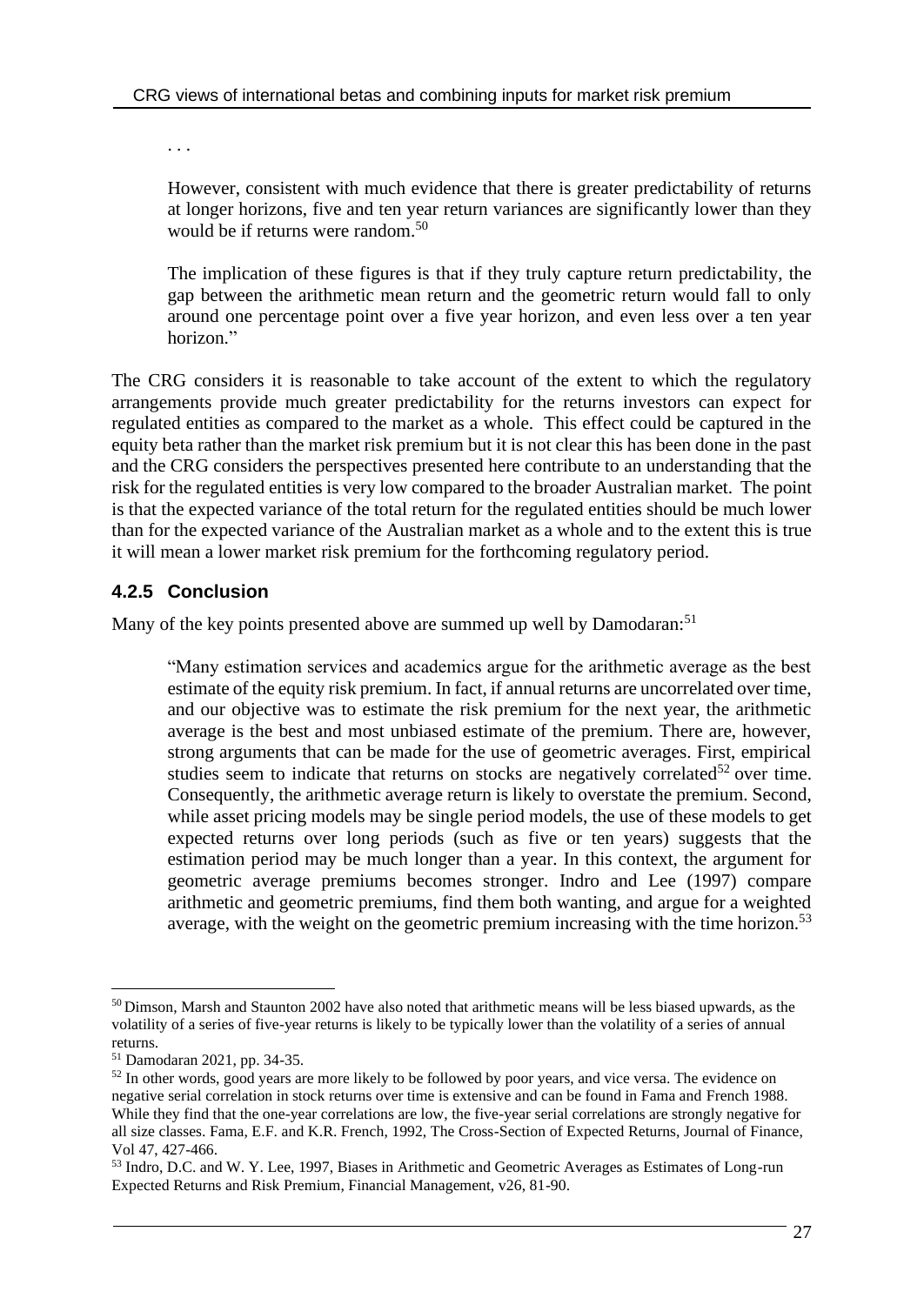In closing, the averaging approach used clearly matters. Arithmetic averages will be yield higher risk premiums than geometric averages, but using these arithmetic average premiums to obtain discount rates, which are then compounded over time, seems internally inconsistent. In corporate finance and valuation, at least, the argument for using geometric average premiums as estimates is strong."

The CRG considers that. the material presented in this section provides strong support for recognising that geometric averages should be included when forming the best estimate of the market risk premium to apply over the regulatory period. It should be clear that it is not appropriate to rely solely on the arithmetic mean.

Furthermore the Wright et al report referred to by GGT provides support for the proposition that high return predictability would mean giving a much higher weight to the use of the geometric mean because with high return predictability the arithmetic mean would decline towards the geometric mean. The CRG considers this is highly relevant because it is reasonable to conclude that the regulatory arrangements provide very high assurance that the allowed return will in fact be realised over the regulatory period.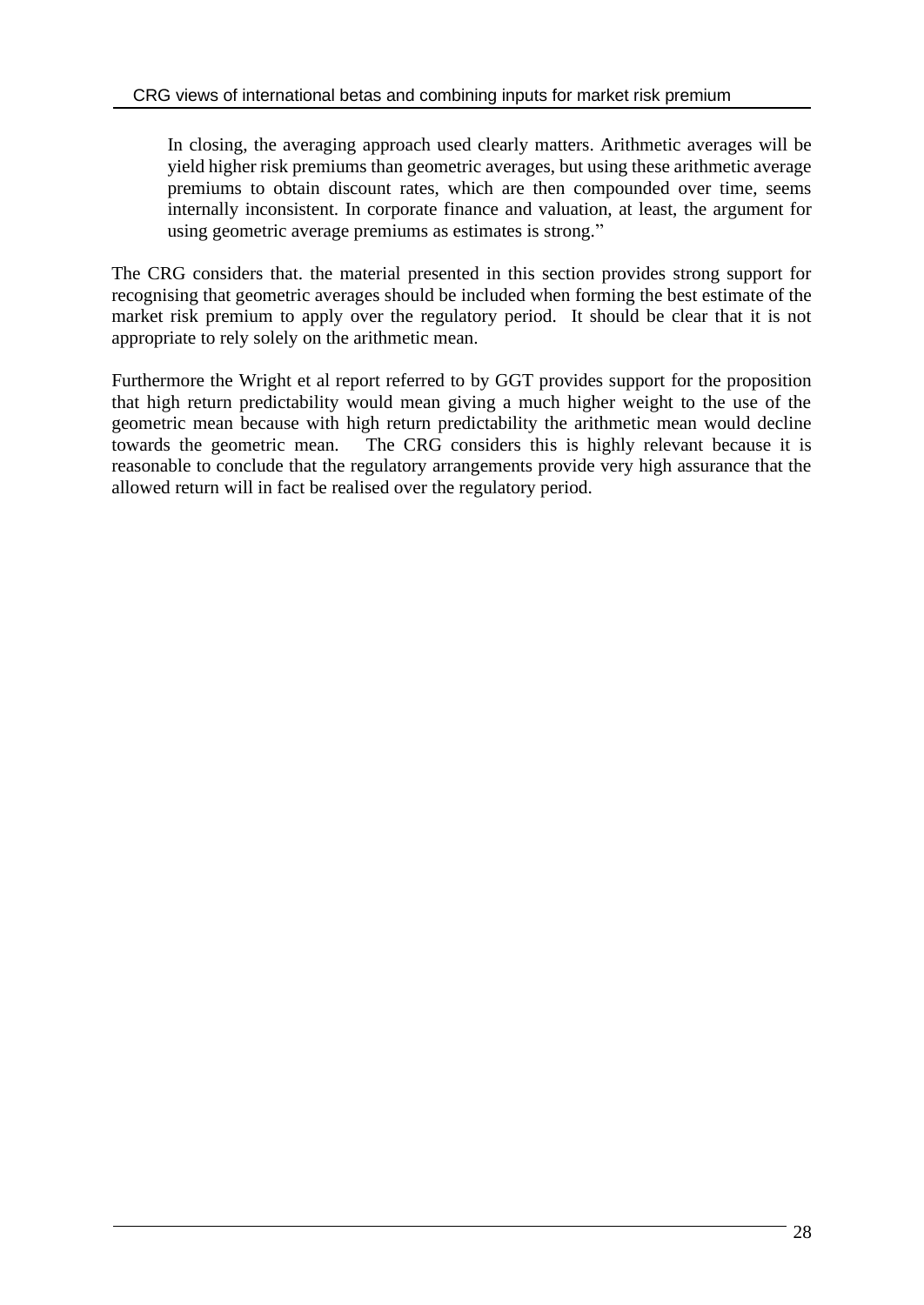## **5 REFERENCES**

AER (2021), Overall rate of return, equity and debt omnibus, Rate of return Final working Paper, December.

AER (2018), Rate of return instrument, Explanatory Statement, December.

AGIG (2022a), ERA approaches to beta, ERA focussed consultation session, power point presentation dated 26 April.

AGIG (2022b), ERA 2022 Rate of Return Instrument Discussion Paper, Submission.

ATCO (2022), Attachment 1: ATCO Submission 2022 Rate of Return Instrument Discussion Paper, Gas Division, 16 February.

Boyle , G., and K. Murray (2022), Estimation of the market risk premium and its relationship to the risk free rate in the context of regulation of electricity and gas energy networks: A report to the Australian Energy Regulator Consumer Reference Group, Sapere Research Group, February 25.

Brailsford, TJ, R. W. Faff, RW, & B. R. Oliver (1997), Research Design Issues in the Estimation of Beta, McGraw Hill.

Campbell, J., (2001b): "Why long horizons? A study of power against persistent alternatives," Journal of Empirical Finance, 8, 459–491.

Competition Economists Group (2022), Use of foreign asset beta comparators, March.

CRG (2022), Submission on ERA 2022 Gas Rate of Return Instrument Review Discussion Paper of December 2021, 11 February.

Damodaran, A. (2021), Equity Risk Premiums (ERP): Determinants, Estimation, and Implications – The 2021 Edition Updated: March 23, Stern School of Business.

Damodaran, A (undated), *Estimating Risk Parameters*, Stern School of Business.

Dimson, E., P. Marsh and M. Staunton (2002), "Global evidence on the equity risk premium" Journal of Applied Corporate Finance.

ENA (2022a), Rate of Return Instrument Review: Response to AER's Final Omnibus and Information Papers, 11 March.

ENA (2022b), Letter dated 16 February, Submission on WA Economic Regulation Authority Discussion Paper – 2022 Gas Rate of Return Instrument.

ENA (2021), Estimating the Cost of Equity: Response to AER's Pathway to 2022 Rate of Return Instrument, Draft Equity Omnibus Working Paper, 3 September.

ERA (2022), Focussed consultation for the 2022 gas rate of return instrument review, Discussion Paper, 4 April.

ERA (2021), 2022 gas rate of return instrument review, Discussion Paper, December.